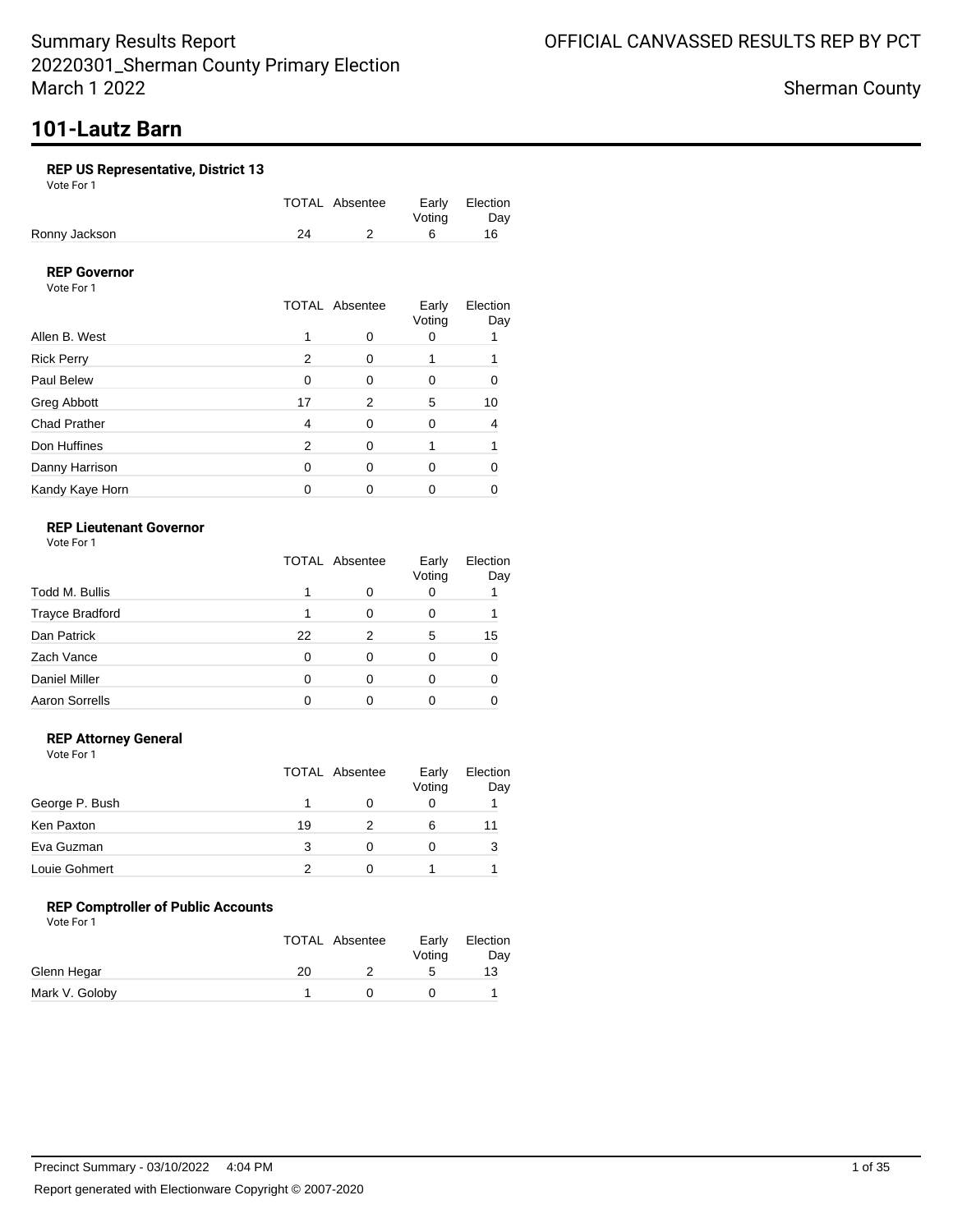Sherman County

# **101-Lautz Barn**

### **REP Comm General Land Office**

Vote For 1

| Jon Spiers             |    | <b>TOTAL Absentee</b> |        | Election<br>Day |
|------------------------|----|-----------------------|--------|-----------------|
|                        | 9  | O                     | Voting | 9               |
| Ben Armenta            | 0  | O                     | O      | O               |
| Rufus Lopez            | 0  | O                     |        |                 |
| Victor Avila           | O  | O                     |        |                 |
| Don W. Minton          | 2  | O                     |        |                 |
| <b>Tim Westley</b>     | 0  | O                     | O      |                 |
| <b>Weston Martinez</b> | 0  | O                     | 0      |                 |
| Dawn Buckingham        | 13 |                       |        |                 |

### **REP Commissioner of Agriculture**

Vote For 1

|                  |    | <b>TOTAL Absentee</b> | Early<br>Voting | Election<br>Day |
|------------------|----|-----------------------|-----------------|-----------------|
| Carey A. Counsil |    |                       |                 |                 |
| Sid Miller       | 20 |                       |                 | 12              |
| James White      | Δ  |                       |                 |                 |

### **REP Railroad Commissioner**

Vote For 1

|                        | <b>TOTAL Absentee</b> |   | Early<br>Voting | Election<br>Day |
|------------------------|-----------------------|---|-----------------|-----------------|
| Wayne Christian        | 17                    |   | 6               | 9               |
| Sarah Stogner          | 5                     | 0 |                 | 5               |
| Tom Slocum Jr          |                       |   |                 |                 |
| Dawayne Tipton         | O                     |   |                 |                 |
| Marvin "Sarge" Summers |                       |   |                 |                 |

#### **REP Justice, Supreme Court, Pl 3**

Vote For 1

|                | TOTAL Absentee | Votina | Early Election<br>Day |
|----------------|----------------|--------|-----------------------|
| Debra Lehrmann |                |        | 14                    |
|                |                |        |                       |

#### **REP Justice, Supreme Court, Pl 5**

Vote For 1

|               | TOTAL Absentee | Votina | Early Election<br>Dav |
|---------------|----------------|--------|-----------------------|
| Rebeca Huddle |                |        | 15                    |
|               |                |        |                       |

### **REP Justice, Supreme Court, Pl 9**

|                  |    | TOTAL Absentee | Early<br>Votina | Election<br>Day |
|------------------|----|----------------|-----------------|-----------------|
| David J. Schenck | 14 |                | ∽               |                 |
| Evan Young       |    |                |                 |                 |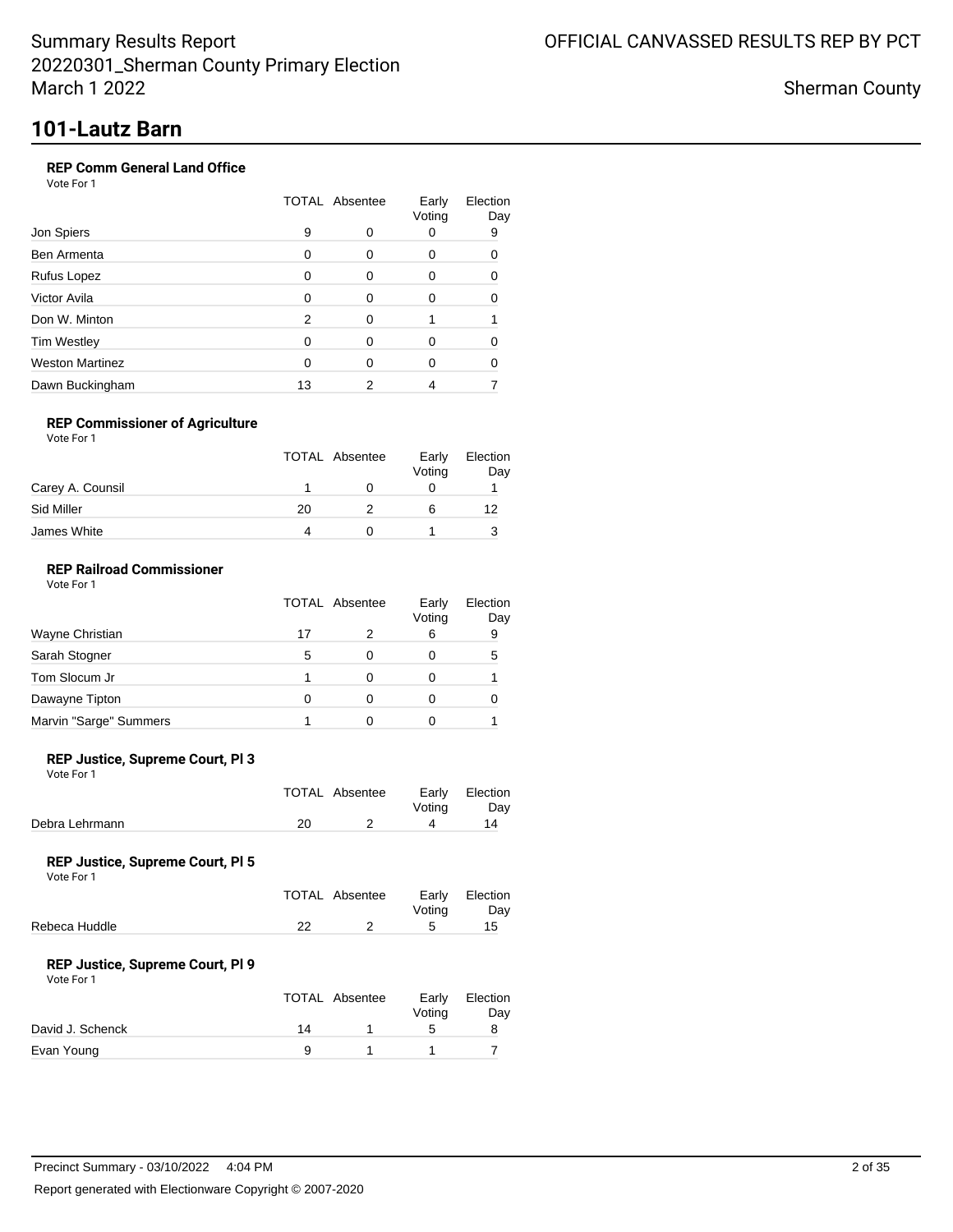# **101-Lautz Barn**

#### **REP Judge, Ct of Crim App, Pl 2**

Vote For 1

|               | TOTAL Absentee | Early Election |     |
|---------------|----------------|----------------|-----|
|               |                | Votina         | Dav |
| Mary Lou Keel |                |                | 14  |

#### **REP Judge, Ct of Crim App, Pl 5**

Vote For 1

|              |    | <b>TOTAL Absentee</b> | Early<br>Votina | Election<br>Day |
|--------------|----|-----------------------|-----------------|-----------------|
| Clint Morgan |    |                       |                 |                 |
| Scott Walker | 10 |                       |                 |                 |

### **REP Judge, Ct of Crim App, Pl 6**

Vote For 1

|                       | TOTAL Absentee |        | Early Election |
|-----------------------|----------------|--------|----------------|
|                       |                | Votina | Dav            |
| Jesse F. McClure, III |                |        | 14             |

### **REP Member, State BoE, Dist 15**

Vote For 1

|              | TOTAL Absentee | Early<br>Votina | Election<br>Day |
|--------------|----------------|-----------------|-----------------|
| Aaron Kinsey | 13             |                 |                 |
| Jay Johnson  |                |                 | .5              |

#### **REP State Senator, Dist 31** Vote For 1

|                       |    | TOTAL Absentee | Early<br>Voting | Election<br>Day |
|-----------------------|----|----------------|-----------------|-----------------|
| Kevin Sparks          | 11 |                | 3               | 6               |
| Jesse Quackenbush     | 3  |                |                 |                 |
| <b>Stormy Bradley</b> |    |                |                 | 6               |
| <b>Tim Reid</b>       | 5  |                |                 |                 |

#### **REP State Representative, Dist 87**

Vote For 1

|                   |    | TOTAL Absentee | Early Election |     |
|-------------------|----|----------------|----------------|-----|
|                   |    |                | Votina         | Day |
| <b>Four Price</b> | 25 |                |                |     |

### **REP Justice, 7 Ct of App Dist, Pl 4**

Vote For 1

|            | TOTAL Absentee | Early Election |     |
|------------|----------------|----------------|-----|
|            |                | Votina         | Day |
| Larry Doss |                |                | 15  |

#### **REP Dist Judge, 69th Judicial Dist**

|           | TOTAL Absentee | Votina | Early Election<br>Day |
|-----------|----------------|--------|-----------------------|
| Kim Allen |                |        | 16                    |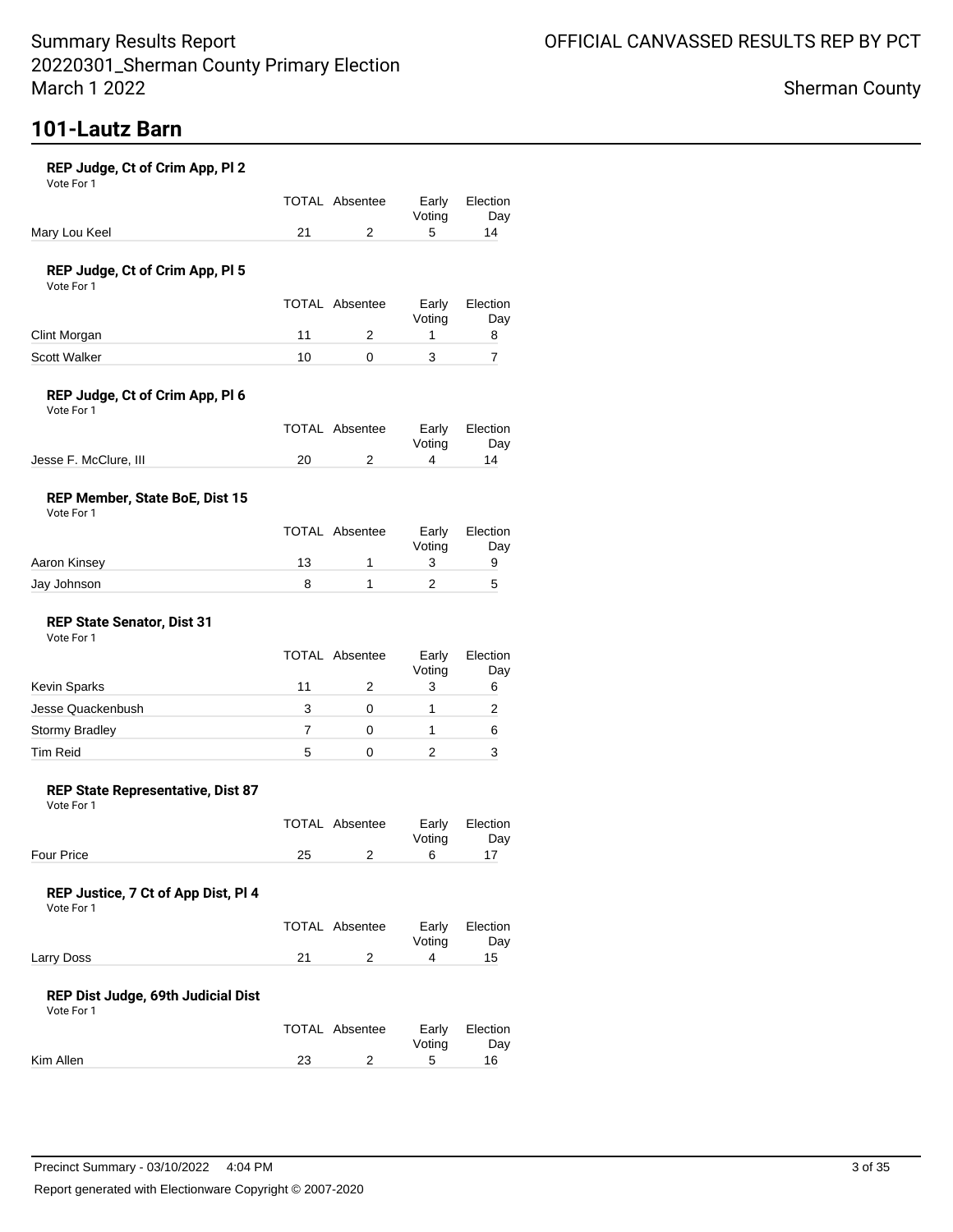## **101-Lautz Barn**

| <b>REP County Judge</b><br>Vote For 1              |    |                       |                 |                 |
|----------------------------------------------------|----|-----------------------|-----------------|-----------------|
|                                                    |    | <b>TOTAL Absentee</b> | Early           | Election        |
| <b>Terri Beth Carter</b>                           | 21 | 2                     | Voting<br>5     | Day<br>14       |
| <b>REP County and District Clerk</b><br>Vote For 1 |    |                       |                 |                 |
|                                                    |    | <b>TOTAL Absentee</b> | Early<br>Voting | Election<br>Day |
| Laura Rogers                                       | 23 | 2                     | 6               | 15              |
| <b>REP Treasurer</b><br>Vote For 1                 |    |                       |                 |                 |
|                                                    |    | <b>TOTAL Absentee</b> | Early<br>Voting | Election<br>Day |
| Alicia Law                                         | 22 | 2                     | 6               | 14              |
| <b>REP Justice of the Peace</b><br>Vote For 1      |    |                       |                 |                 |
|                                                    |    | <b>TOTAL Absentee</b> | Early<br>Voting | Election<br>Day |
| Brenda J. Acker                                    | 22 | 2                     | 5               | 15              |
| <b>REP County Chair</b><br>Vote For 1              |    |                       |                 |                 |
|                                                    |    | <b>TOTAL Absentee</b> | Early<br>Voting | Election<br>Day |
| Susie E. Spurlock                                  | 21 | 2                     | 4               | 15              |
| <b>REP Proposition 1</b><br>Vote For 1             |    |                       |                 |                 |
|                                                    |    | <b>TOTAL Absentee</b> | Early<br>Voting | Election<br>Day |
| YES                                                | 25 | 2                     | 7               | 16              |
| NO                                                 | 1  | 0                     | 0               | 1               |
| <b>REP Proposition 2</b><br>Vote For 1             |    |                       |                 |                 |
|                                                    |    | <b>TOTAL Absentee</b> | Early<br>Voting | Election<br>Day |
| <b>YES</b>                                         | 20 | 2                     | 5               | 13              |
| NO.                                                | 6  | 0                     | $\overline{2}$  | 4               |
| <b>REP Proposition 3</b><br>Vote For 1             |    |                       |                 |                 |
|                                                    |    | <b>TOTAL Absentee</b> | Early<br>Voting | Election<br>Day |
| <b>YES</b>                                         | 26 | 2                     | 7               | 17              |
| NO.                                                | 0  | 0                     | 0               | 0               |
| <b>REP Proposition 4</b><br>Vote For 1             |    |                       |                 |                 |
|                                                    |    | <b>TOTAL Absentee</b> | Early<br>Voting | Election<br>Day |
| <b>YES</b>                                         | 25 | 2                     | 7               | 16              |
| <b>NO</b>                                          | 1  | 0                     | 0               | 1               |

Precinct Summary - 03/10/2022 4:04 PM 4 of 35

Report generated with Electionware Copyright © 2007-2020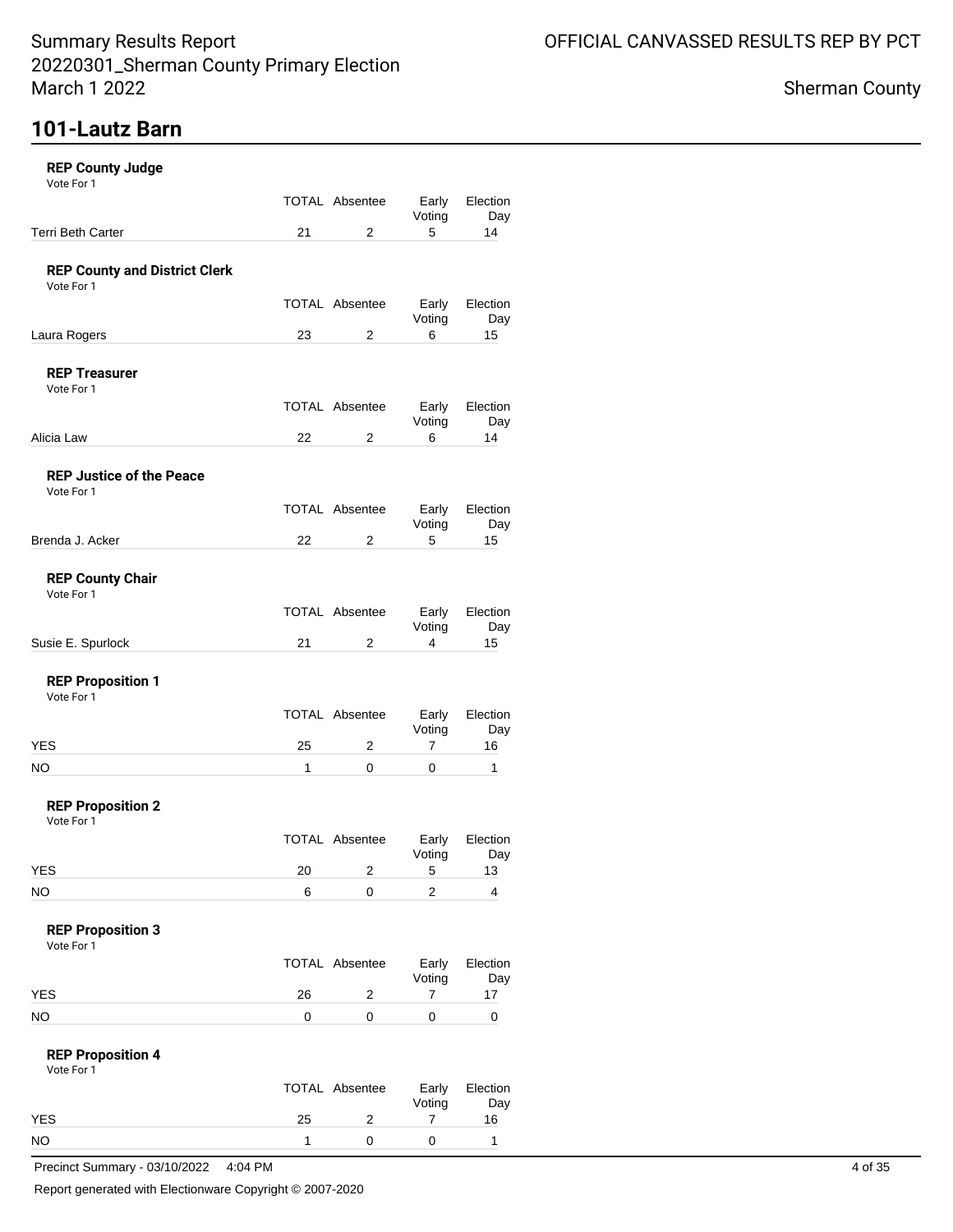## **101-Lautz Barn**

### **REP Proposition 5**

Vote For 1

|            |    | TOTAL Absentee | Early<br>Voting | Election<br>Day |
|------------|----|----------------|-----------------|-----------------|
| <b>YES</b> | つつ |                |                 | 13              |
| NO         |    |                |                 |                 |

### **REP Proposition 6**

Vote For 1

|            |    | TOTAL Absentee | Early<br>Voting | Election<br>Day |
|------------|----|----------------|-----------------|-----------------|
| <b>YES</b> | 24 |                |                 | 15              |
| NO         |    |                |                 |                 |

#### **REP Proposition 7** Vote For 1

| .          |    |                |                 |                 |
|------------|----|----------------|-----------------|-----------------|
|            |    | TOTAL Absentee | Early<br>Voting | Election<br>Day |
| <b>YES</b> | 25 |                |                 | 16              |
| <b>NO</b>  |    |                |                 |                 |

#### **REP Proposition 8** Vote For 1

|            |    | TOTAL Absentee | Voting | Early Election<br>Day |
|------------|----|----------------|--------|-----------------------|
| <b>YES</b> | 24 |                |        | 15                    |
| NO         |    |                |        |                       |

#### **REP Proposition 9**

Vote For 1

|     |    | TOTAL Absentee | Voting | Early Election<br>Day |
|-----|----|----------------|--------|-----------------------|
| YES | 20 |                | ∽      | 14                    |
| NO  |    |                |        |                       |

#### **REP Proposition 10**

|            |    | TOTAL Absentee | Voting | Early Election<br>Day |
|------------|----|----------------|--------|-----------------------|
| <b>YES</b> | つつ |                |        | 15                    |
| <b>NO</b>  |    |                |        |                       |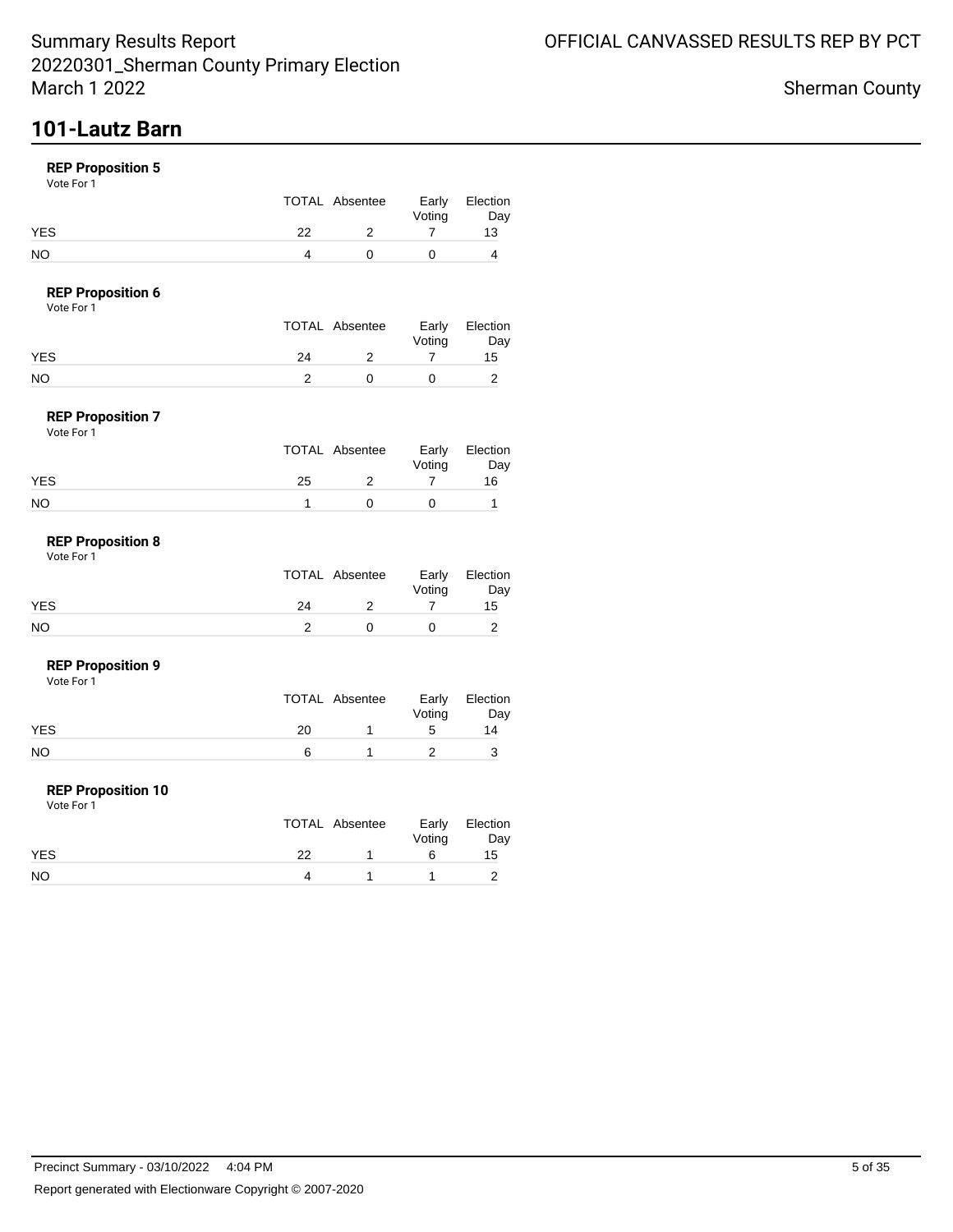## **102-Courtroom**

### **REP US Representative, District 13**

Vote For 1

|               |    | TOTAL Absentee | Early Election |     |
|---------------|----|----------------|----------------|-----|
|               |    |                | Votina         | Dav |
| Ronny Jackson | 56 |                | 18.            |     |

### **REP Governor**

Vote For 1

|                     |    | <b>TOTAL Absentee</b> | Early<br>Voting | Election<br>Day |
|---------------------|----|-----------------------|-----------------|-----------------|
| Allen B. West       | 4  |                       |                 | 0               |
| <b>Rick Perry</b>   | 3  | 0                     |                 | 2               |
| Paul Belew          | 2  | $\Omega$              | Ω               | 2               |
| Greg Abbott         | 46 |                       | 14              | 31              |
| <b>Chad Prather</b> |    | 0                     | Ω               |                 |
| Don Huffines        | 3  | 0                     |                 | 3               |
| Danny Harrison      |    | 0                     |                 |                 |
| Kandy Kaye Horn     |    |                       |                 |                 |

### **REP Lieutenant Governor**

Vote For 1

|                        | <b>TOTAL Absentee</b> |   | Early<br>Voting | Election<br>Day |
|------------------------|-----------------------|---|-----------------|-----------------|
| Todd M. Bullis         | 2                     |   | 0               | 2               |
| <b>Trayce Bradford</b> | 4                     | O | 2               | 2               |
| Dan Patrick            | 41                    |   | 11              | 29              |
| Zach Vance             | 5                     | 0 |                 | 4               |
| <b>Daniel Miller</b>   | 2                     | ∩ |                 |                 |
| <b>Aaron Sorrells</b>  |                       |   |                 |                 |

### **REP Attorney General**

Vote For 1

|                |    | TOTAL Absentee | Early<br>Voting | Election<br>Day |
|----------------|----|----------------|-----------------|-----------------|
| George P. Bush | 10 |                |                 |                 |
| Ken Paxton     | 29 |                | 6               | 23              |
| Eva Guzman     | 12 |                | 4               | 8               |
| Louie Gohmert  |    |                | 6               |                 |

### **REP Comptroller of Public Accounts**

|                |    | <b>TOTAL Absentee</b> | Early<br>Votina | Election<br>Day |
|----------------|----|-----------------------|-----------------|-----------------|
| Glenn Hegar    | 41 |                       |                 |                 |
| Mark V. Goloby |    |                       |                 |                 |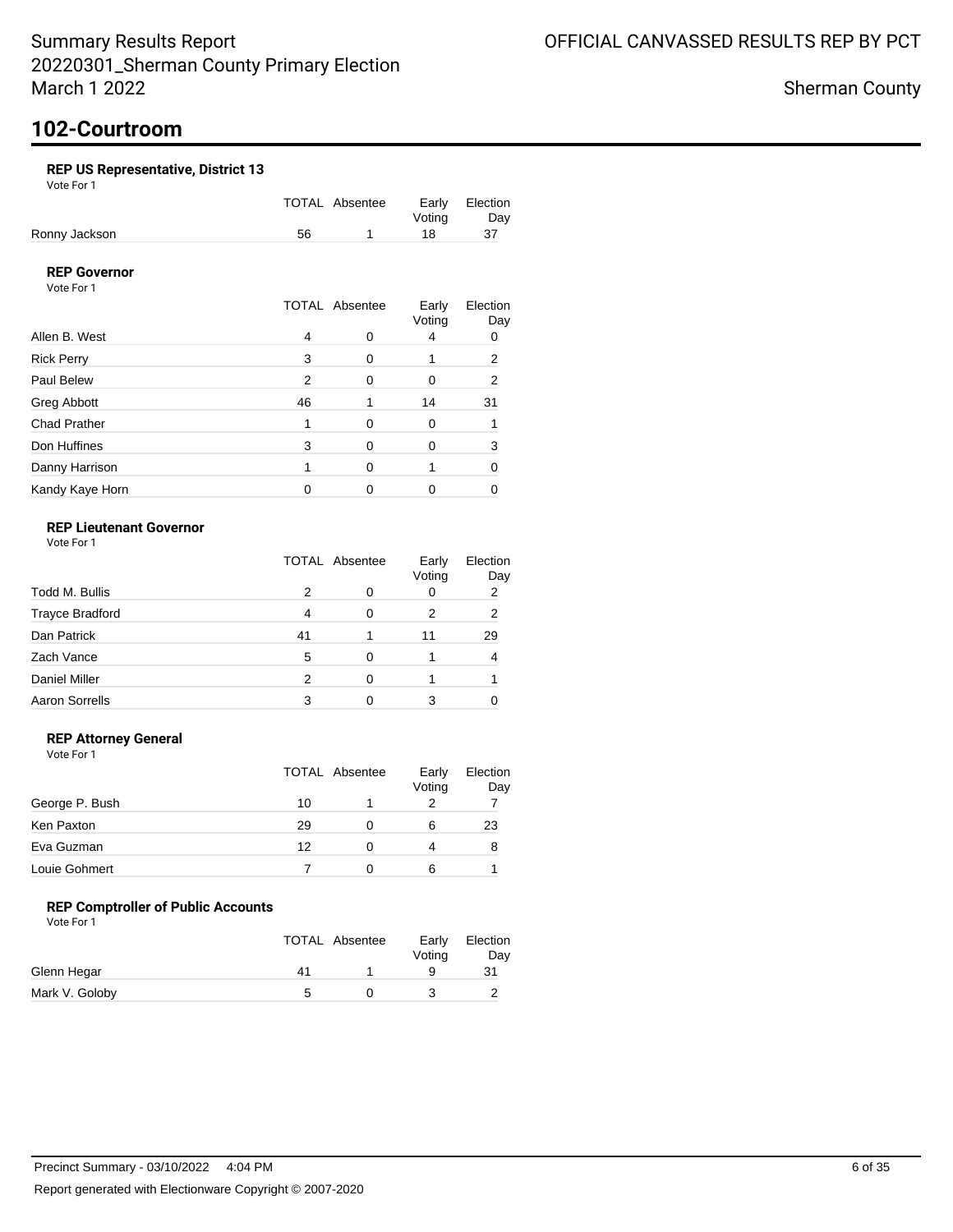Sherman County

## **102-Courtroom**

### **REP Comm General Land Office**

Vote For 1

|                        | <b>TOTAL Absentee</b> |   | Early<br>Voting | Election<br>Day |
|------------------------|-----------------------|---|-----------------|-----------------|
| Jon Spiers             | 16                    | 0 | 3               | 13              |
| Ben Armenta            | 0                     | O | 0               | ∩               |
| Rufus Lopez            | O                     | ∩ | O               |                 |
| Victor Avila           | 4                     | ∩ |                 | 3               |
| Don W. Minton          | 4                     | ∩ |                 | 3               |
| <b>Tim Westley</b>     | 11                    | ∩ | 2               | 9               |
| <b>Weston Martinez</b> |                       | ∩ | 0               |                 |
| Dawn Buckingham        | 10                    |   | 6               |                 |

### **REP Commissioner of Agriculture**

Vote For 1

|                  | <b>TOTAL Absentee</b> | Early<br>Voting | Election<br>Day |
|------------------|-----------------------|-----------------|-----------------|
| Carey A. Counsil |                       |                 |                 |
| Sid Miller       | 36                    |                 | 24              |
| James White      | 13                    |                 | 10              |

### **REP Railroad Commissioner**

|                        | <b>TOTAL Absentee</b> |          | Early<br>Voting | Election<br>Day |
|------------------------|-----------------------|----------|-----------------|-----------------|
| Wayne Christian        | 28                    |          | 6               | 21              |
| Sarah Stogner          | 5                     | 0        | 0               | 5               |
| Tom Slocum Jr          | 4                     | ∩        |                 | 2               |
| Dawayne Tipton         | 8                     | $\Omega$ | 5               | 3               |
| Marvin "Sarge" Summers |                       | O        |                 | 3               |

#### **REP Justice, Supreme Court, Pl 3**

Vote For 1

|                |    | TOTAL Absentee | Votina | Early Election<br>Day |
|----------------|----|----------------|--------|-----------------------|
| Debra Lehrmann | 48 |                | 15     | 32                    |

#### **REP Justice, Supreme Court, Pl 5**

Vote For 1

|               |    | TOTAL Absentee | Votina | Early Election<br>Dav |
|---------------|----|----------------|--------|-----------------------|
| Rebeca Huddle | 50 |                | 15.    | 34                    |
|               |    |                |        |                       |

#### **REP Justice, Supreme Court, Pl 9**

| Vote For 1 |  |
|------------|--|
|            |  |

|                  |    | TOTAL Absentee | Early<br>Voting | Election<br>Day |
|------------------|----|----------------|-----------------|-----------------|
| David J. Schenck | 25 |                |                 | 20              |
| Evan Young       | つつ |                |                 | 14              |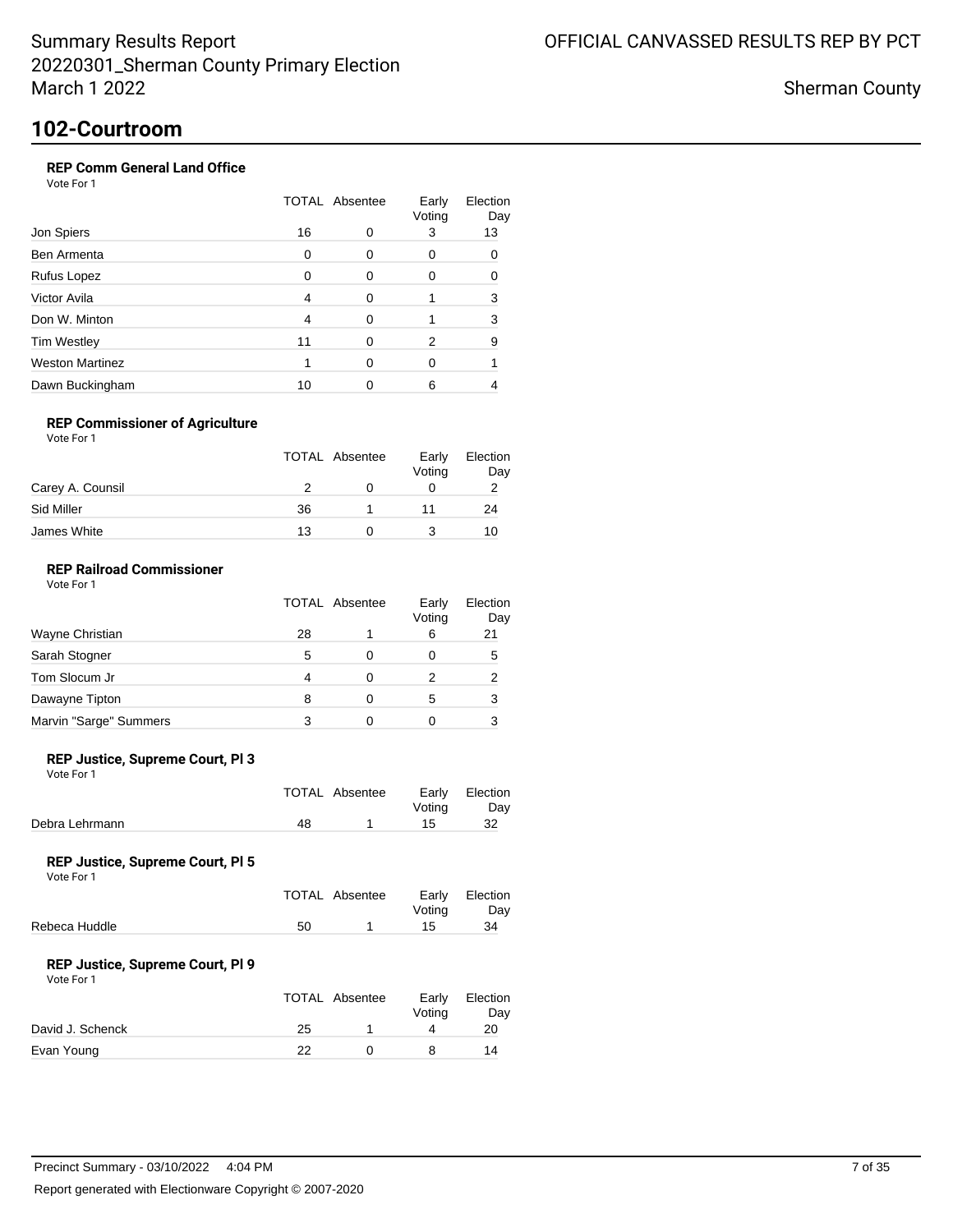Election Day<br>32

Election Day

Election Day

Election Day

Election Day

### Sherman County

# **102-Courtroom**

| REP Judge, Ct of Crim App, Pl 2<br>Vote For 1       |    |                       |                 |             |
|-----------------------------------------------------|----|-----------------------|-----------------|-------------|
|                                                     |    | <b>TOTAL Absentee</b> | Early<br>Voting | Electi<br>D |
| Mary Lou Keel                                       | 45 | 1                     | 12              | 32          |
| REP Judge, Ct of Crim App, PI 5<br>Vote For 1       |    |                       |                 |             |
|                                                     |    | <b>TOTAL Absentee</b> | Early<br>Voting | Electi<br>D |
| Clint Morgan                                        | 17 | 0                     | 5               | 12          |
| <b>Scott Walker</b>                                 | 23 | 1                     | 5               | 17          |
| REP Judge, Ct of Crim App, PI 6<br>Vote For 1       |    |                       |                 |             |
|                                                     |    | <b>TOTAL Absentee</b> | Early<br>Voting | Electi<br>D |
| Jesse F. McClure, III                               | 45 | $\mathbf{1}$          | 12              | 32          |
| <b>REP Member, State BoE, Dist 15</b><br>Vote For 1 |    |                       |                 |             |
|                                                     |    | <b>TOTAL Absentee</b> | Early<br>Voting | Electi<br>D |
| Aaron Kinsey                                        | 25 | 1                     | 2               | 22          |
| Jay Johnson                                         | 20 | 0                     | 10              | 10          |
| <b>REP State Senator, Dist 31</b><br>Vote For 1     |    |                       |                 |             |
|                                                     |    | <b>TOTAL Absentee</b> | Early<br>Voting | Electi<br>D |
| Kevin Sparks                                        | 19 | 0                     | 6               | 13          |
| Jesse Quackenbush                                   | 7  | 0                     | 2               | 5           |
| Stormy Bradley                                      | 11 | 1                     | 4               | 6           |

#### **REP State Representative, Dist 87**

Vote For 1

|                   | TOTAL Absentee | Early Election<br>Votina | Day |
|-------------------|----------------|--------------------------|-----|
| <b>Four Price</b> |                | 19                       |     |

Tim Reid **20** 0 6 14

### **REP Justice, 7 Ct of App Dist, Pl 4**

Vote For 1

|            | TOTAL Absentee |        | Early Election |
|------------|----------------|--------|----------------|
|            |                | Votina | Day            |
| Larry Doss |                |        | 30             |

### **REP Dist Judge, 69th Judicial Dist**

|           |    | TOTAL Absentee | Votina | Early Election<br>Day |
|-----------|----|----------------|--------|-----------------------|
| Kim Allen | 56 |                | 18     | 37                    |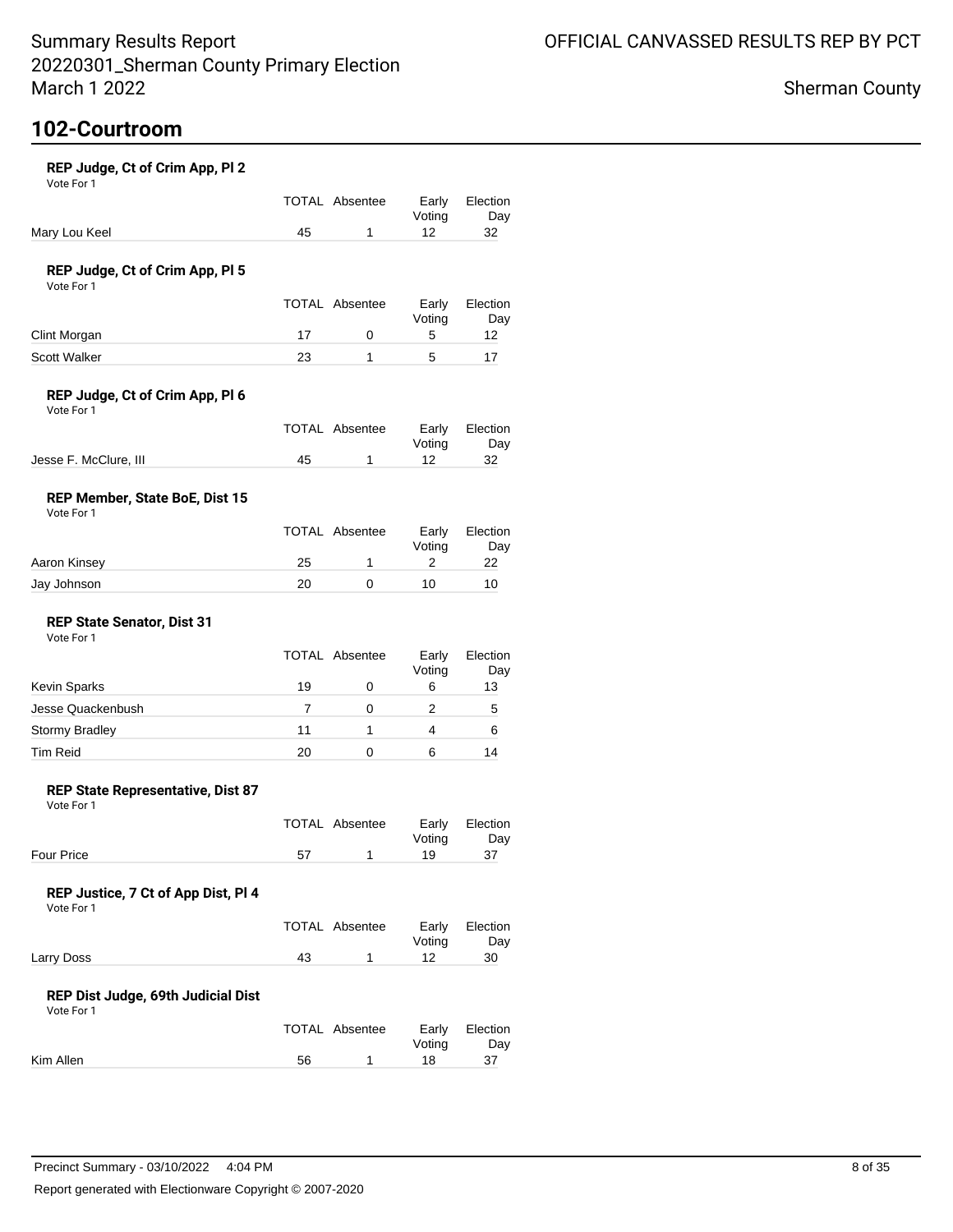## Sherman County

## **102-Courtroom**

| <b>REP County Judge</b>                            |                    |                                     |                   |                    |
|----------------------------------------------------|--------------------|-------------------------------------|-------------------|--------------------|
| Vote For 1                                         |                    | TOTAL Absentee                      | Early             | Election           |
| Terri Beth Carter                                  | 56                 | $\mathbf{1}$                        | Voting<br>18      | Day<br>37          |
|                                                    |                    |                                     |                   |                    |
| <b>REP County and District Clerk</b><br>Vote For 1 |                    |                                     |                   |                    |
|                                                    |                    | TOTAL Absentee                      | Early<br>Voting   | Election<br>Day    |
| Laura Rogers                                       | 48                 | $\mathbf{1}$                        | 15                | 32                 |
| <b>REP Treasurer</b><br>Vote For 1                 |                    |                                     |                   |                    |
|                                                    |                    | TOTAL Absentee                      | Early             | Election           |
| Alicia Law                                         | 56                 | $\mathbf{1}$                        | Voting<br>17      | Day<br>38          |
| <b>REP Justice of the Peace</b><br>Vote For 1      |                    | TOTAL Absentee                      | Early             | Election           |
|                                                    |                    |                                     | Voting            | Day                |
| Brenda J. Acker                                    | 53                 | $\mathbf{1}$                        | 16                | 36                 |
| <b>REP County Chair</b><br>Vote For 1              |                    |                                     |                   |                    |
|                                                    |                    | TOTAL Absentee                      | Early<br>Voting   | Election<br>Day    |
| Susie E. Spurlock                                  | 46                 | $\mathbf{1}$                        | 14                | 31                 |
| <b>REP Proposition 1</b><br>Vote For 1             |                    |                                     |                   |                    |
|                                                    |                    | TOTAL Absentee                      | Early<br>Voting   | Election<br>Day    |
| <b>YES</b><br><b>NO</b>                            | 58<br>$\mathbf{1}$ | $\mathbf{1}$<br>$\mathsf{O}\xspace$ | 20<br>$\mathbf 0$ | 37<br>$\mathbf{1}$ |
| <b>REP Proposition 2</b><br>Vote For 1             |                    |                                     |                   |                    |
|                                                    |                    | TOTAL Absentee                      | Early<br>Voting   | Election<br>Day    |
| <b>YES</b>                                         | 47                 | $\mathbf{1}$                        | 14                | 32                 |
| $NO$                                               | 13                 | $\mathsf 0$                         | 6                 | $\overline{7}$     |
| <b>REP Proposition 3</b><br>Vote For 1             |                    |                                     |                   |                    |
|                                                    |                    | TOTAL Absentee                      | Early<br>Voting   | Election<br>Day    |
| <b>YES</b>                                         | 54                 | $\mathbf{1}$                        | 17                | 36                 |
| <b>NO</b>                                          | $\overline{4}$     | $\mathsf{O}\xspace$                 | $\mathbf{3}$      | $\mathbf{1}$       |
| <b>REP Proposition 4</b><br>Vote For 1             |                    |                                     |                   |                    |
|                                                    |                    | TOTAL Absentee                      | Early<br>Voting   | Election<br>Day    |
| <b>YES</b>                                         | 56                 | $\mathbf{1}$                        | 19                | 36                 |
|                                                    |                    |                                     |                   |                    |

Report generated with Electionware Copyright © 2007-2020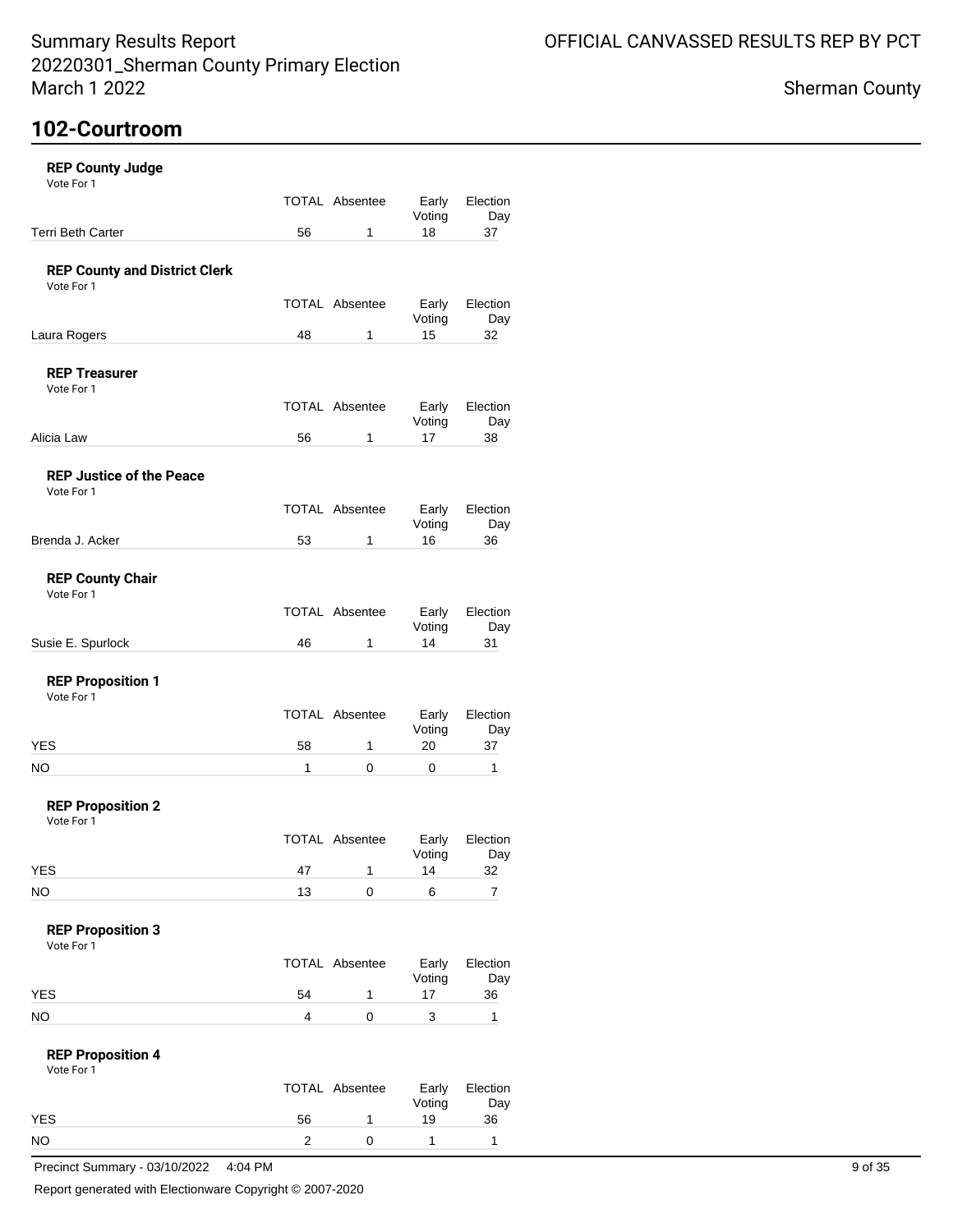## **102-Courtroom**

### **REP Proposition 5**

Vote For 1

|            |    | TOTAL Absentee | Early<br>Voting | Election<br>Day |
|------------|----|----------------|-----------------|-----------------|
| <b>YES</b> | 54 |                | 18              | 35              |
| NO         |    |                |                 |                 |

### **REP Proposition 6**

|            | TOTAL Absentee | Early  | Election |
|------------|----------------|--------|----------|
|            |                | Voting | Day      |
| <b>YES</b> | 50             | 15     | 34       |
| NO         |                |        |          |

#### **REP Proposition 7** Vote For 1

| .          |    | TOTAL Absentee | Early        | Election  |
|------------|----|----------------|--------------|-----------|
| <b>YES</b> | 58 |                | Voting<br>19 | Day<br>38 |
| NO         |    |                |              |           |

#### **REP Proposition 8** Vote For 1

|     |    | TOTAL Absentee | Voting | Early Election<br>Day |
|-----|----|----------------|--------|-----------------------|
| YES | 57 |                | 19     | 37                    |
| NO  |    |                |        |                       |

#### **REP Proposition 9**

Vote For 1

|     | TOTAL Absentee | Voting | Early Election<br>Day |
|-----|----------------|--------|-----------------------|
| YES | 48             | 15     | 32                    |
| NO  | 10             | 5      |                       |

#### **REP Proposition 10**

|            | TOTAL Absentee |             | Voting | Early Election<br>Day |
|------------|----------------|-------------|--------|-----------------------|
| <b>YES</b> | 58             |             | 19     | 38                    |
| <b>NO</b>  |                | $^{\prime}$ |        |                       |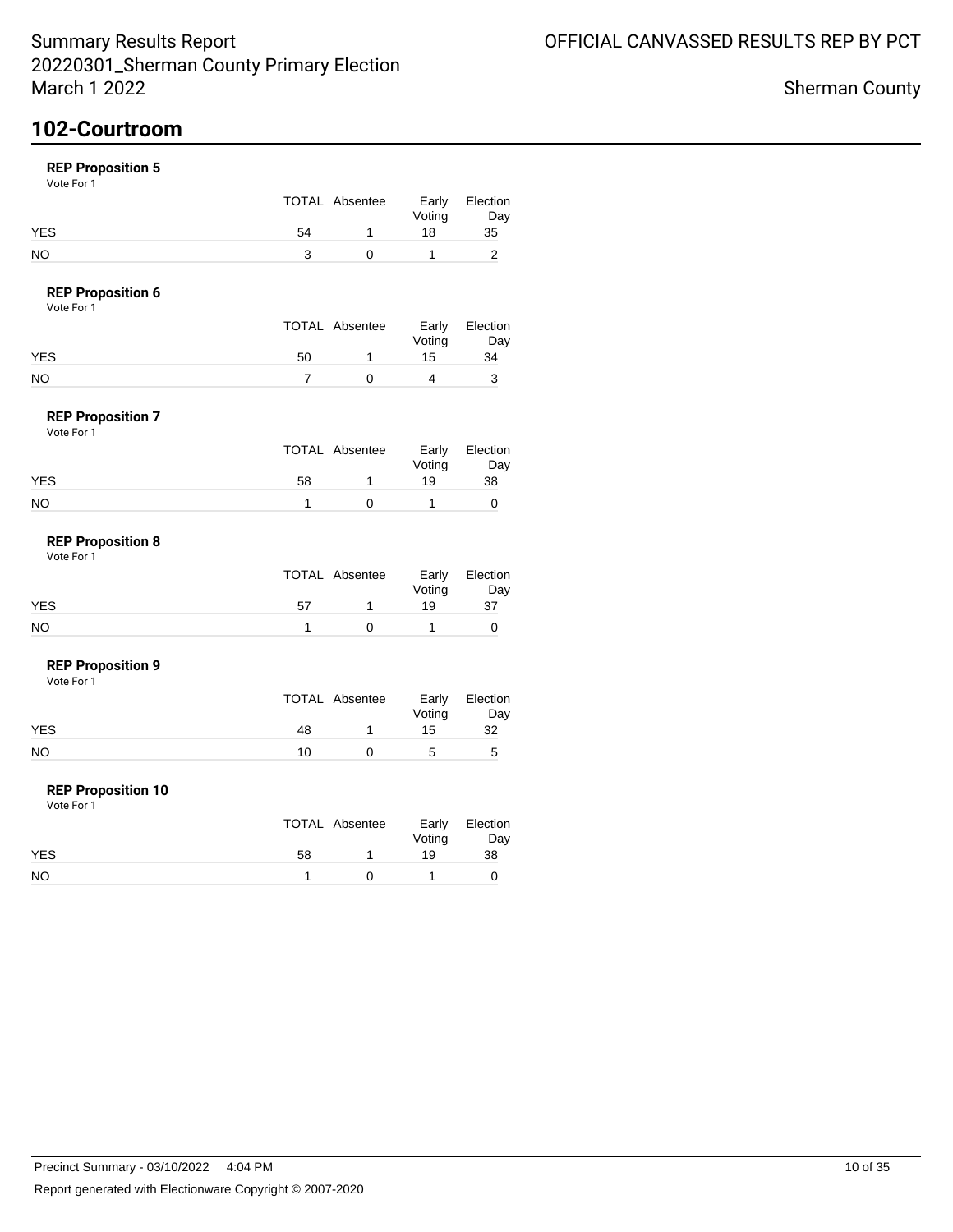# **201-Courtroom**

### **REP US Representative, District 13**

Vote For 1

|               |    | TOTAL Absentee |        | Early Election |
|---------------|----|----------------|--------|----------------|
|               |    |                | Votina | Day            |
| Ronny Jackson | 39 |                | 20     | 18.            |

### **REP Governor**

Vote For 1

|                     |          | <b>TOTAL Absentee</b> | Early<br>Voting | Election<br>Day |
|---------------------|----------|-----------------------|-----------------|-----------------|
| Allen B. West       | 4        | O                     | 3               |                 |
| <b>Rick Perry</b>   | 4        | 0                     | 3               |                 |
| Paul Belew          | 0        | 0                     | 0               |                 |
| Greg Abbott         | 29       |                       | 12              | 16              |
| <b>Chad Prather</b> | 3        | 0                     | 2               |                 |
| Don Huffines        | 2        | 0                     |                 |                 |
| Danny Harrison      | $\Omega$ | 0                     | Ω               |                 |
| Kandy Kaye Horn     |          |                       |                 |                 |

### **REP Lieutenant Governor**

Vote For 1

|                        | <b>TOTAL Absentee</b> |   | Early<br>Voting | Election<br>Day |
|------------------------|-----------------------|---|-----------------|-----------------|
| Todd M. Bullis         | 4                     |   | 3               |                 |
| <b>Trayce Bradford</b> |                       | ∩ |                 |                 |
| Dan Patrick            | 33                    |   | 17              | 15              |
| Zach Vance             |                       |   | O               |                 |
| <b>Daniel Miller</b>   |                       | ∩ |                 |                 |
| <b>Aaron Sorrells</b>  |                       |   |                 |                 |

### **REP Attorney General**

Vote For 1

|                |    | TOTAL Absentee | Early<br>Voting | Election<br>Day |
|----------------|----|----------------|-----------------|-----------------|
| George P. Bush |    |                |                 |                 |
| Ken Paxton     | 27 | 0              | 13              | 14              |
| Eva Guzman     | 9  |                |                 |                 |
| Louie Gohmert  |    |                |                 |                 |

### **REP Comptroller of Public Accounts**

|                |    | <b>TOTAL Absentee</b> | Early<br>Voting | Election<br>Day |
|----------------|----|-----------------------|-----------------|-----------------|
| Glenn Hegar    | 29 |                       | 16              | 13              |
| Mark V. Goloby |    |                       |                 |                 |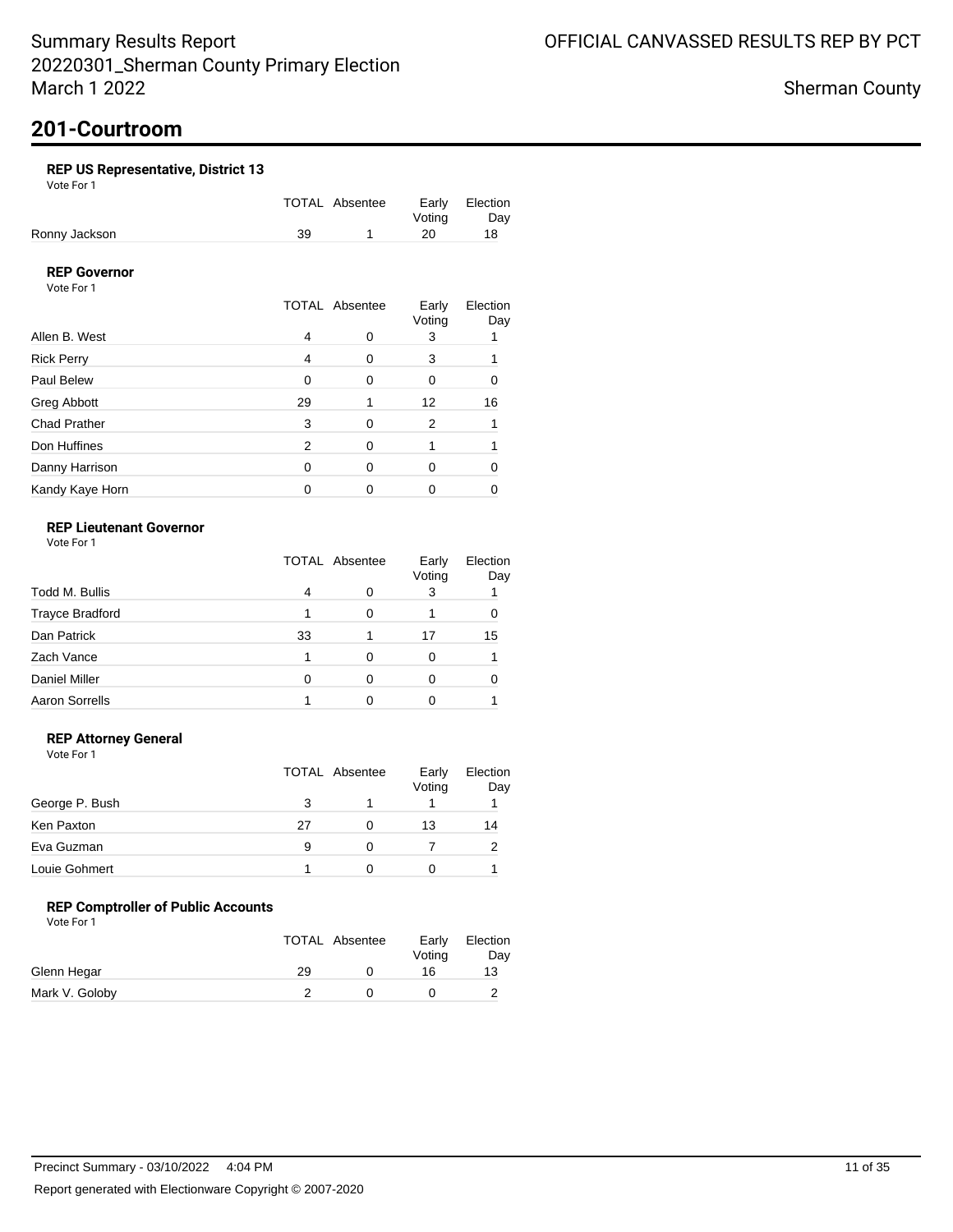Sherman County

## **201-Courtroom**

### **REP Comm General Land Office**

Vote For 1

|                        |    | <b>TOTAL Absentee</b> |   |          |
|------------------------|----|-----------------------|---|----------|
| Jon Spiers             | 10 | 0                     | 5 | Day<br>5 |
| Ben Armenta            | 0  | ∩                     | 0 | O        |
| Rufus Lopez            | 0  | ∩                     | 0 |          |
| Victor Avila           | 3  | ∩                     | 2 |          |
| Don W. Minton          | 2  | ∩                     | 2 |          |
| <b>Tim Westley</b>     | 8  | ∩                     | 4 |          |
| <b>Weston Martinez</b> |    | ∩                     | 0 |          |
| Dawn Buckingham        |    |                       |   |          |

### **REP Commissioner of Agriculture**

Vote For 1

|                  |    | <b>TOTAL Absentee</b> | Early<br>Voting | Election<br>Day |
|------------------|----|-----------------------|-----------------|-----------------|
| Carey A. Counsil |    |                       |                 |                 |
| Sid Miller       | 22 |                       |                 |                 |
| James White      | h  |                       |                 |                 |

### **REP Railroad Commissioner**

|                        | <b>TOTAL Absentee</b> |   | Early<br>Voting | Election<br>Day |
|------------------------|-----------------------|---|-----------------|-----------------|
| Wayne Christian        | 19                    | Ω | 10              | 9               |
| Sarah Stogner          | 3                     | O | $\mathbf{0}$    | 3               |
| Tom Slocum Jr          |                       | O |                 |                 |
| Dawayne Tipton         |                       | O |                 |                 |
| Marvin "Sarge" Summers | 5                     |   |                 |                 |

#### **REP Justice, Supreme Court, Pl 3**

Vote For 1

|                |    | TOTAL Absentee | Votina | Early Election<br>Day |
|----------------|----|----------------|--------|-----------------------|
| Debra Lehrmann | 31 |                | 18     |                       |

#### **REP Justice, Supreme Court, Pl 5**

Vote For 1

|    | Votina         | Early Election<br>Dav |
|----|----------------|-----------------------|
| 35 | 18.            | 16.                   |
|    | TOTAL Absentee |                       |

#### **REP Justice, Supreme Court, Pl 9**

| Vote For 1 |  |
|------------|--|
|            |  |

|                  |    | TOTAL Absentee | Early<br>Votina | Election<br>Day |
|------------------|----|----------------|-----------------|-----------------|
| David J. Schenck | 13 |                |                 |                 |
| Evan Young       | 15 |                |                 | 6               |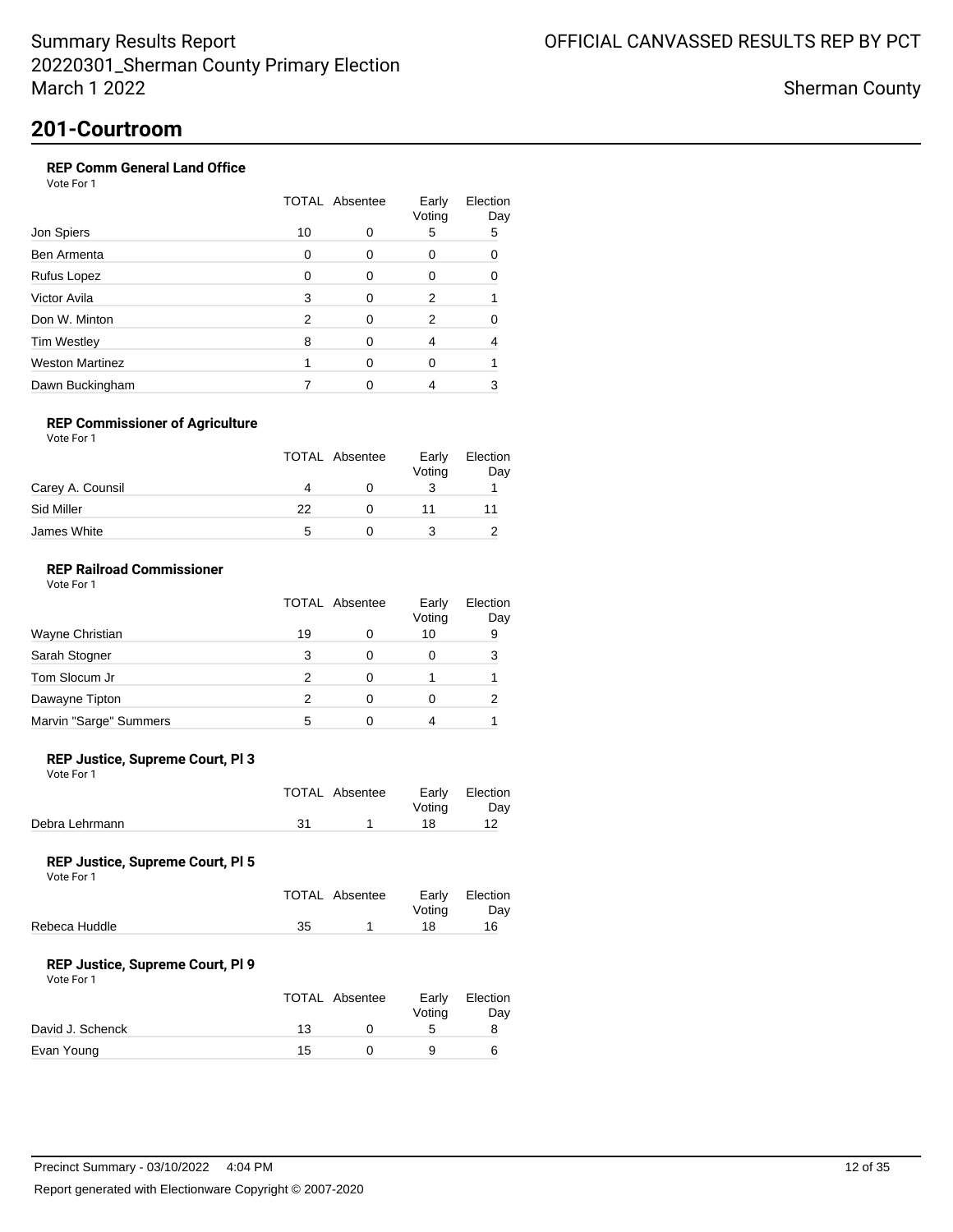# **201-Courtroom**

| REP Judge, Ct of Crim App, Pl 2<br>Vote For 1     |    |                       |                 |                 |
|---------------------------------------------------|----|-----------------------|-----------------|-----------------|
|                                                   |    | <b>TOTAL Absentee</b> | Early<br>Voting | Election<br>Day |
| Mary Lou Keel                                     | 30 | 1                     | 16              | 13              |
| REP Judge, Ct of Crim App, PI 5<br>Vote For 1     |    |                       |                 |                 |
|                                                   |    | <b>TOTAL Absentee</b> | Early<br>Voting | Election<br>Day |
| Clint Morgan                                      | 21 | 0                     | 11              | 10              |
| Scott Walker                                      | 9  | 0                     | 5               | 4               |
| REP Judge, Ct of Crim App, Pl 6<br>Vote For 1     |    | <b>TOTAL Absentee</b> | Early           | Election        |
|                                                   |    |                       | Voting          | Day             |
| Jesse F. McClure, III                             | 29 | 1                     | 16              | 12              |
| REP Member, State BoE, Dist 15<br>Vote For 1      |    |                       |                 |                 |
|                                                   |    | <b>TOTAL Absentee</b> | Early<br>Voting | Election<br>Day |
| Aaron Kinsey                                      | 19 | 0                     | 9               | 10              |
| Jay Johnson                                       | 12 | 0                     | 7               | 5               |
| <b>REP State Senator, Dist 31</b><br>Vote For 1   |    |                       |                 |                 |
|                                                   |    | <b>TOTAL Absentee</b> | Early<br>Voting | Election<br>Day |
| <b>Kevin Sparks</b>                               | 16 | 0                     | 8               | 8               |
| Jesse Quackenbush                                 | 0  | 0                     | 0               | 0               |
| Stormy Bradley                                    | 12 | 0                     | 7               | 5               |
| <b>Tim Reid</b>                                   | 10 | 0                     | 5               | 5               |
| REP State Representative, Dist 87<br>Vote For 1   |    |                       |                 |                 |
|                                                   |    | <b>TOTAL Absentee</b> | Early<br>Voting | Election<br>Day |
| <b>Four Price</b>                                 | 35 | 0                     | 21              | 14              |
| REP Justice, 7 Ct of App Dist, Pl 4<br>Vote For 1 |    |                       |                 |                 |
|                                                   |    | <b>TOTAL Absentee</b> | Early<br>Voting | Election<br>Day |
| Larry Doss                                        | 29 | 0                     | 18              | 11              |
| REP Dist Judge, 69th Judicial Dist<br>Vote For 1  |    |                       |                 |                 |
|                                                   |    | <b>TOTAL Absentee</b> | Early<br>Voting | Election<br>Day |

Kim Allen 17 20 17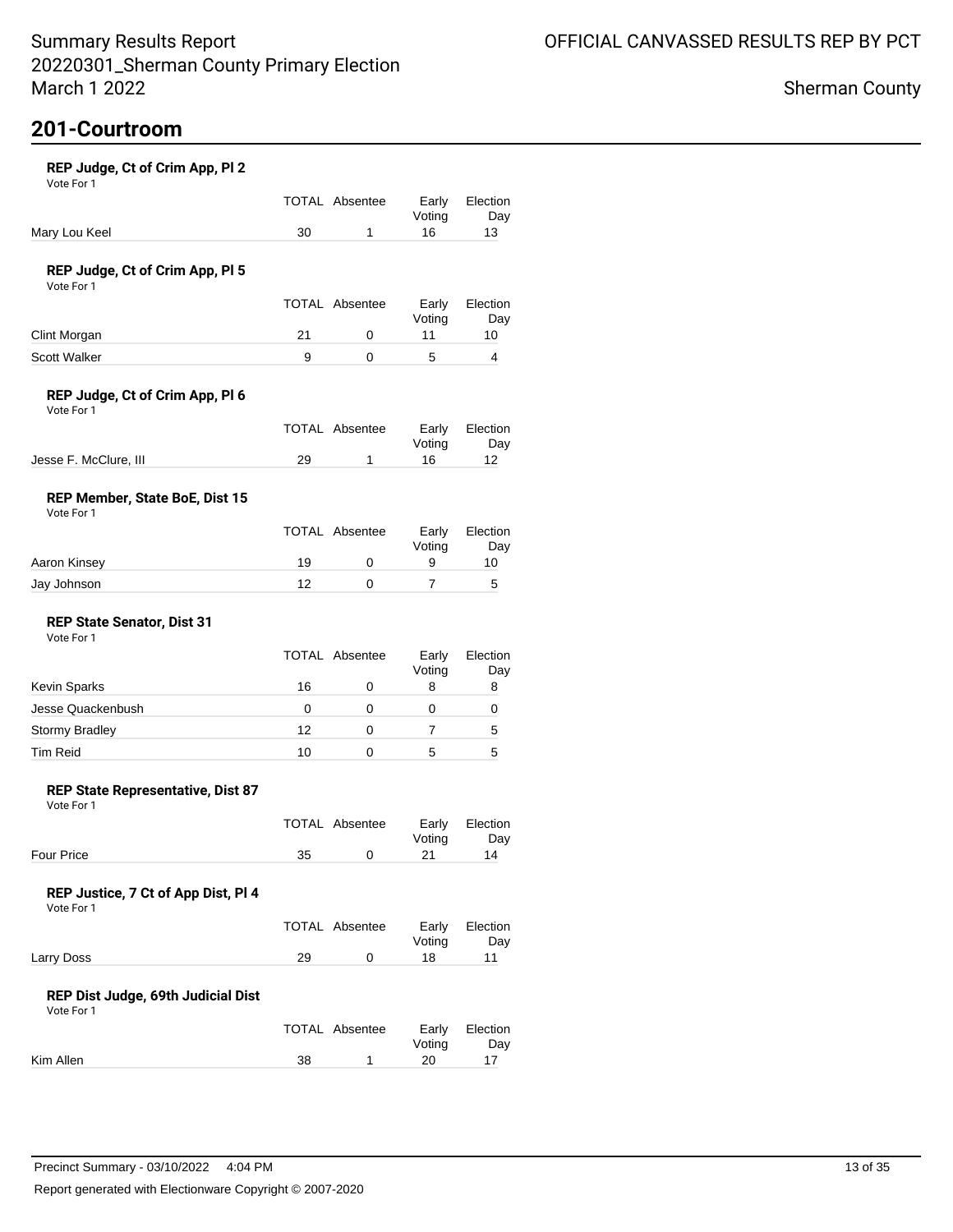## **201-Courtroom**

| <b>REP County Judge</b> |  |
|-------------------------|--|
| $V$ oto Eor 1           |  |

| Vote For 1                                         |                         |                       |                 |                  |
|----------------------------------------------------|-------------------------|-----------------------|-----------------|------------------|
|                                                    |                         | TOTAL Absentee        | Early           | Election         |
| Terri Beth Carter                                  | 36                      | $\mathbf{1}$          | Voting<br>20    | Day<br>15        |
|                                                    |                         |                       |                 |                  |
| <b>REP County and District Clerk</b>               |                         |                       |                 |                  |
| Vote For 1                                         |                         |                       |                 |                  |
|                                                    |                         | TOTAL Absentee        | Early<br>Voting | Election<br>Day  |
| Laura Rogers                                       | 37                      | $\mathbf{1}$          | 19              | 17               |
|                                                    |                         |                       |                 |                  |
| <b>REP Treasurer</b><br>Vote For 1                 |                         |                       |                 |                  |
|                                                    |                         | TOTAL Absentee        | Early           | Election         |
|                                                    |                         |                       | Voting          | Day              |
| Alicia Law                                         | 36                      | $\mathbf{1}$          | 20              | 15               |
|                                                    |                         |                       |                 |                  |
| <b>REP County Commissioner Pct 2</b><br>Vote For 1 |                         |                       |                 |                  |
|                                                    |                         | TOTAL Absentee        | Early           | Election         |
|                                                    |                         |                       | Voting          | Day              |
| Terry Brandvik Etling                              | 9                       | $\mathsf{O}\xspace$   | 5               | 4                |
| Terry L. Matthews                                  | 33                      | $\mathbf{1}$          | 16              | 16               |
|                                                    |                         |                       |                 |                  |
| <b>REP Justice of the Peace</b><br>Vote For 1      |                         |                       |                 |                  |
|                                                    |                         | <b>TOTAL Absentee</b> | Early           | Election         |
|                                                    |                         |                       | Voting          | Day              |
| Brenda J. Acker                                    | 39                      | $\mathbf{1}$          | 20              | 18               |
|                                                    |                         |                       |                 |                  |
| <b>REP County Chair</b><br>Vote For 1              |                         |                       |                 |                  |
|                                                    |                         | TOTAL Absentee        | Early           | Election         |
|                                                    |                         |                       | Voting          | Day              |
| Susie E. Spurlock                                  | 38                      | $\mathbf{1}$          | 20              | 17               |
|                                                    |                         |                       |                 |                  |
| <b>REP Proposition 1</b><br>Vote For 1             |                         |                       |                 |                  |
|                                                    |                         | TOTAL Absentee        | Early           | Election         |
|                                                    |                         |                       | Voting          | Day              |
| <b>YES</b>                                         | 40                      | $\mathbf{1}$          | 20              | 19               |
| <b>NO</b>                                          | $\mathbf{1}$            | 0                     | 0               | 1                |
|                                                    |                         |                       |                 |                  |
| <b>REP Proposition 2</b><br>Vote For 1             |                         |                       |                 |                  |
|                                                    |                         | TOTAL Absentee        | Early           | Election         |
|                                                    |                         |                       | Voting          | Day              |
| YES                                                | 31                      | $\pmb{0}$             | 14              | 17               |
| <b>NO</b>                                          | 8                       | $\mathsf 0$           | $\mathbf 5$     | 3                |
| <b>REP Proposition 3</b>                           |                         |                       |                 |                  |
| Vote For 1                                         |                         |                       |                 |                  |
|                                                    |                         | TOTAL Absentee        | Early           | Election         |
|                                                    |                         |                       | Voting          | Day              |
| <b>YES</b>                                         | 39                      | $\mathbf{1}$          | 18              | 20               |
| <b>NO</b>                                          | $\overline{\mathbf{c}}$ | $\mathsf{O}\xspace$   | $\overline{c}$  | $\boldsymbol{0}$ |
| Precinct Summary - 03/10/2022                      | 4:04 PM                 |                       |                 |                  |

Report generated with Electionware Copyright © 2007-2020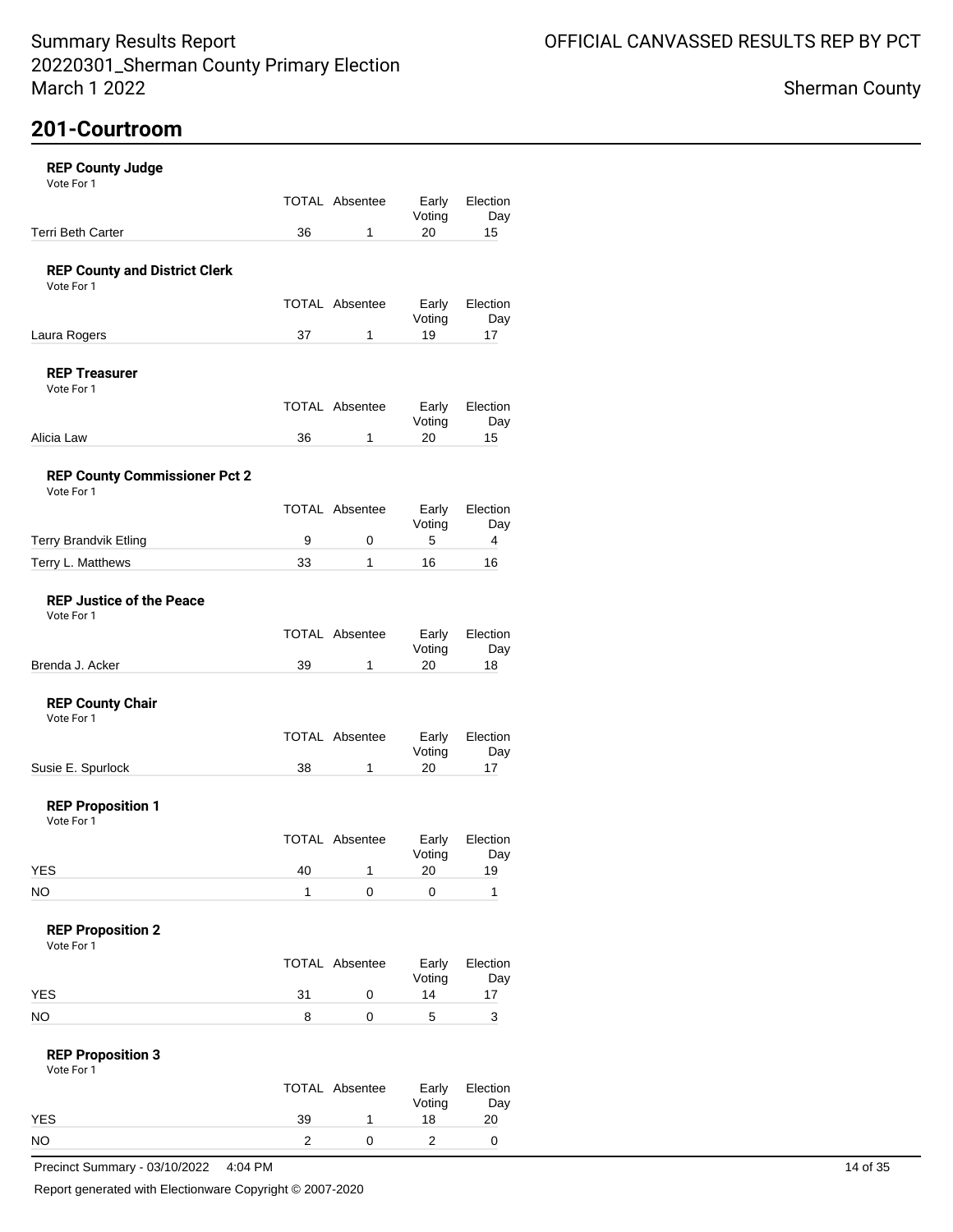## **201-Courtroom**

### **REP Proposition 4**

Vote For 1

|            |    | TOTAL Absentee | Early<br>Voting | Election<br>Day |
|------------|----|----------------|-----------------|-----------------|
| <b>YES</b> | 39 |                | 19              | 19              |
| NO         |    |                |                 |                 |

### **REP Proposition 5**

Vote For 1

|            |    | TOTAL Absentee | Early<br>Voting | Election<br>Day |
|------------|----|----------------|-----------------|-----------------|
| <b>YES</b> | 38 |                | 18              | 19              |
| NO         |    |                |                 |                 |

#### **REP Proposition 6** Vote For 1

| .          |   |                |                 |                 |
|------------|---|----------------|-----------------|-----------------|
|            |   | TOTAL Absentee | Early<br>Voting | Election<br>Day |
| <b>YES</b> | つ |                | 15              | 16              |
| <b>NO</b>  |   |                | 5               |                 |

#### **REP Proposition 7** Vote For 1

|            |    | TOTAL Absentee | Voting | Early Election<br>Day |
|------------|----|----------------|--------|-----------------------|
| <b>YES</b> | 41 |                | 20     | 20                    |
| NO         |    |                |        |                       |

#### **REP Proposition 8**

Vote For 1

|            |    | TOTAL Absentee | Early<br>Voting | Election<br>Day |
|------------|----|----------------|-----------------|-----------------|
| <b>YES</b> | 39 |                | 19              | 19              |
| NO         |    |                |                 |                 |

#### **REP Proposition 9**

Vote For 1

|            |    | TOTAL Absentee | Voting | Early Election<br>Day |
|------------|----|----------------|--------|-----------------------|
| <b>YES</b> | 40 |                | 20     | 19                    |
| <b>NO</b>  |    |                |        |                       |

### **REP Proposition 10**

|            |    | TOTAL Absentee | Voting | Early Election<br>Day |
|------------|----|----------------|--------|-----------------------|
| <b>YES</b> | 39 |                | 20     | 18                    |
| <b>NO</b>  |    |                |        |                       |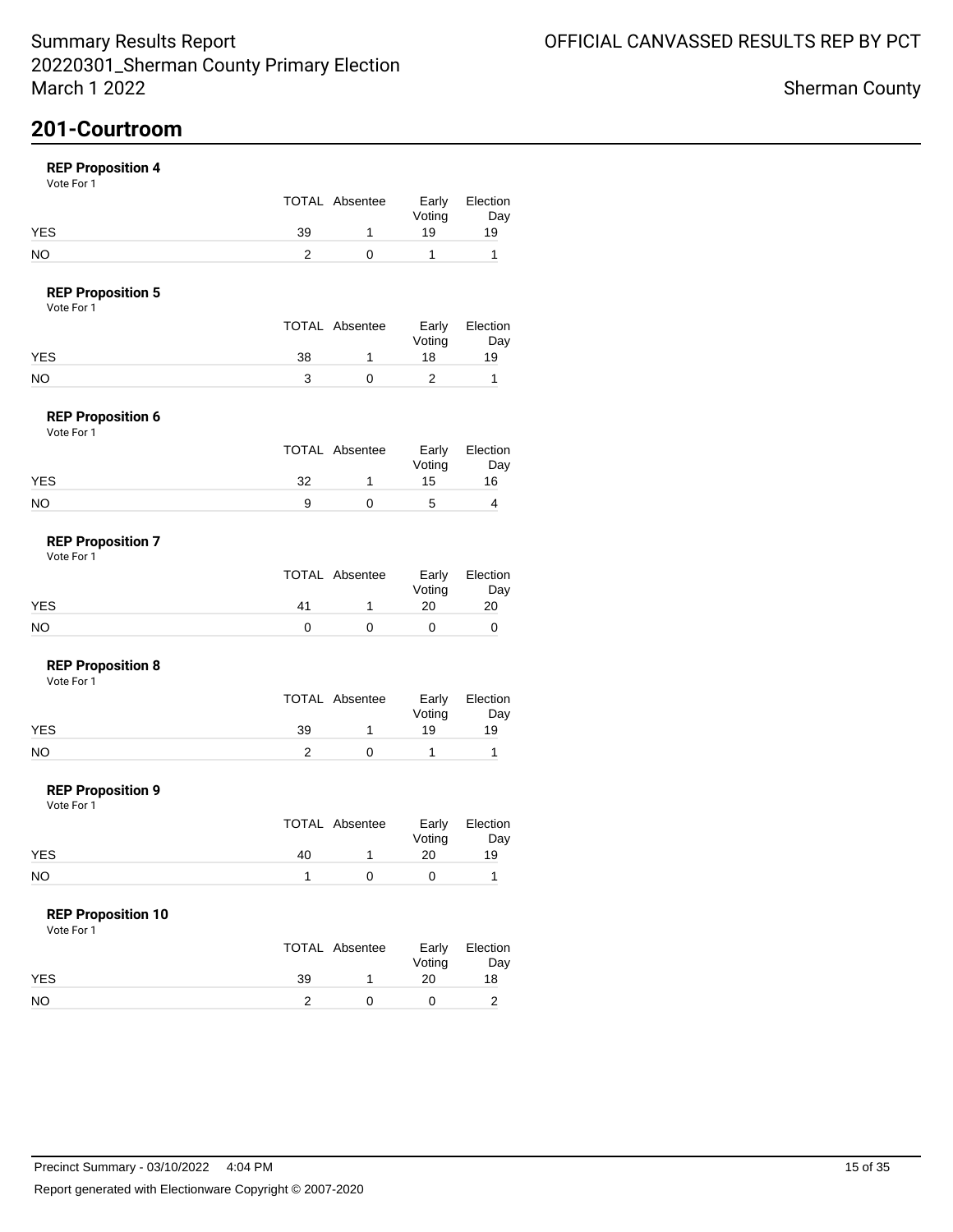Sherman County

# **202-PCT 2 Barn**

### **REP US Representative, District 13**

Vote For 1

|               |    | TOTAL Absentee |        | Early Election |
|---------------|----|----------------|--------|----------------|
|               |    |                | Votina | Dav            |
| Ronny Jackson | 39 |                |        | 35             |

### **REP Governor**

Vote For 1

|                     |    | <b>TOTAL Absentee</b> |             | Election<br>Day |
|---------------------|----|-----------------------|-------------|-----------------|
| Allen B. West       | 8  | O                     | Voting<br>2 | 6               |
| <b>Rick Perry</b>   | 2  | 0                     | 0           | 2               |
| Paul Belew          |    | 0                     | 0           |                 |
| Greg Abbott         | 28 | 0                     | 2           | 26              |
| <b>Chad Prather</b> | 0  | 0                     | 0           | 0               |
| Don Huffines        | 2  | 0                     | 0           | 2               |
| Danny Harrison      | 0  | 0                     | 0           |                 |
| Kandy Kaye Horn     |    |                       |             |                 |

### **REP Lieutenant Governor**

Vote For 1

|                        | <b>TOTAL Absentee</b> |   | Early<br>Voting | Election<br>Day |
|------------------------|-----------------------|---|-----------------|-----------------|
| Todd M. Bullis         | 0                     | 0 | U               | 0               |
| <b>Trayce Bradford</b> | 5                     | 0 | 2               | 3               |
| Dan Patrick            | 27                    | 0 | 2               | 25              |
| Zach Vance             |                       | 0 |                 |                 |
| <b>Daniel Miller</b>   | 3                     | ∩ |                 | з               |
| <b>Aaron Sorrells</b>  |                       |   |                 |                 |

### **REP Attorney General**

Vote For 1

|                |    | TOTAL Absentee | Early<br>Voting | Election<br>Day |
|----------------|----|----------------|-----------------|-----------------|
| George P. Bush | 11 |                |                 | 10              |
| Ken Paxton     | 23 | O              |                 | 20              |
| Eva Guzman     | 6  | 0              |                 | 6               |
| Louie Gohmert  |    |                |                 |                 |

### **REP Comptroller of Public Accounts**

|                |    | <b>TOTAL Absentee</b> | Early<br>Voting | Election<br>Day |
|----------------|----|-----------------------|-----------------|-----------------|
| Glenn Hegar    | 25 |                       |                 |                 |
| Mark V. Goloby |    |                       |                 |                 |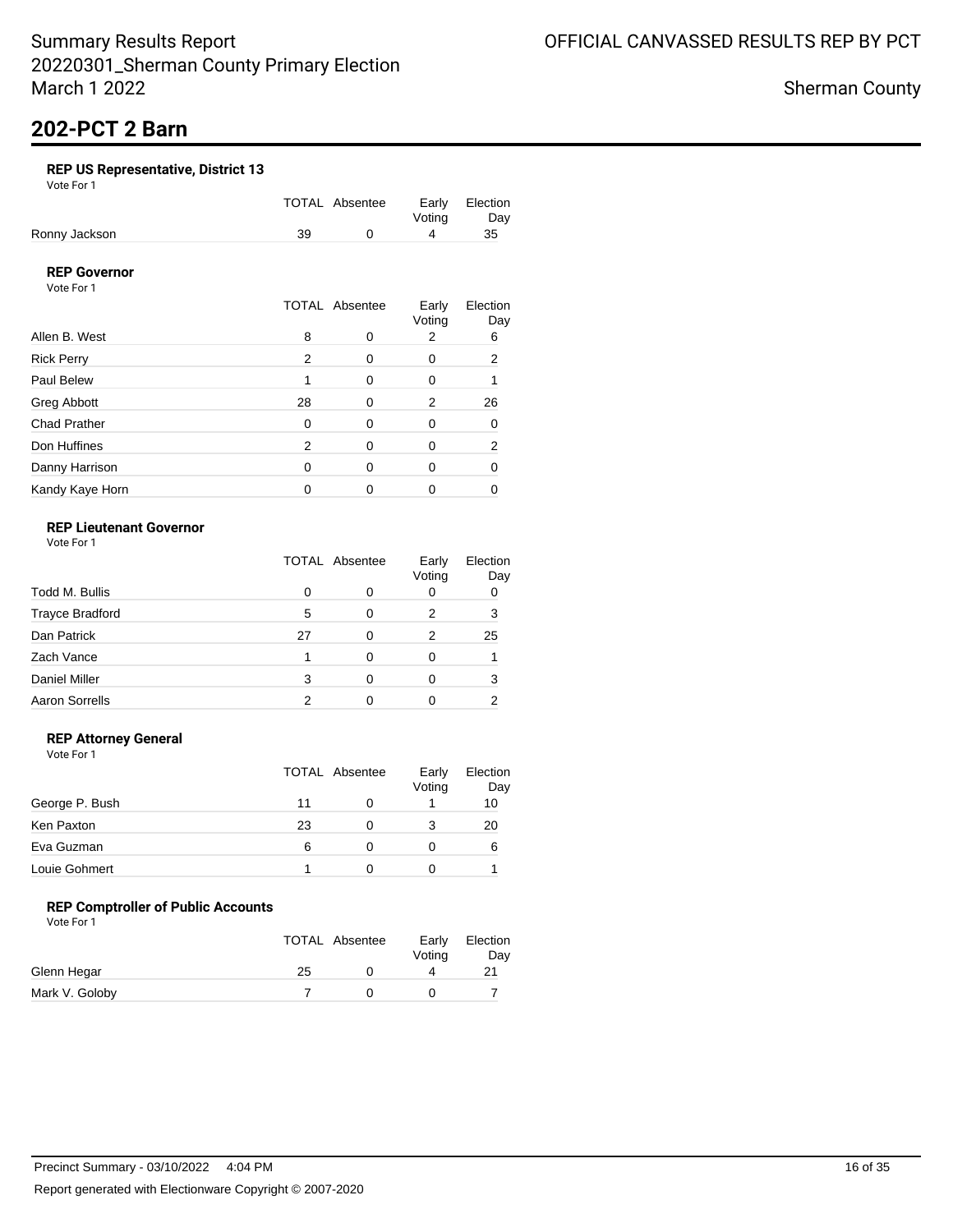Sherman County

# **202-PCT 2 Barn**

### **REP Comm General Land Office**

Vote For 1

|                        | <b>TOTAL Absentee</b> |   | Early<br>Voting | Election<br>Day |
|------------------------|-----------------------|---|-----------------|-----------------|
| Jon Spiers             | 5                     |   | 0               | 5               |
| Ben Armenta            | 2                     |   | 0               | 2               |
| Rufus Lopez            |                       |   | 0               |                 |
| Victor Avila           | 3                     |   |                 | 2               |
| Don W. Minton          | 4                     | ∩ |                 | 3               |
| <b>Tim Westley</b>     | 4                     |   |                 | 3               |
| <b>Weston Martinez</b> | 3                     |   | 0               | 3               |
| Dawn Buckingham        | 6                     |   |                 | 5               |

#### **REP Commissioner of Agriculture**

| Vote For 1 |  |  |
|------------|--|--|
|            |  |  |

|                  |    | <b>TOTAL Absentee</b> | Early<br>Voting | Election<br>Day |
|------------------|----|-----------------------|-----------------|-----------------|
| Carey A. Counsil |    |                       |                 |                 |
| Sid Miller       | 34 |                       |                 | 31              |
| James White      |    |                       |                 |                 |

### **REP Railroad Commissioner**

|                        | <b>TOTAL Absentee</b> |   | Early<br>Voting | Election<br>Day |
|------------------------|-----------------------|---|-----------------|-----------------|
| Wayne Christian        | 18                    | 0 | 2               | 16              |
| Sarah Stogner          |                       | 0 | O               |                 |
| Tom Slocum Jr          | 5                     | Ω |                 |                 |
| Dawayne Tipton         | 4                     | O |                 |                 |
| Marvin "Sarge" Summers |                       |   |                 |                 |

#### **REP Justice, Supreme Court, Pl 3**

Vote For 1

|                | TOTAL Absentee | Votina | Early Election<br>Day |
|----------------|----------------|--------|-----------------------|
| Debra Lehrmann |                |        |                       |

#### **REP Justice, Supreme Court, Pl 5**

Vote For 1

|               |    | TOTAL Absentee | Early Election<br>Votina | Dav |
|---------------|----|----------------|--------------------------|-----|
| Rebeca Huddle | 32 |                | Δ                        | 28  |

#### **REP Justice, Supreme Court, Pl 9**

| Vote For 1 |  |
|------------|--|
|            |  |

|                  |    | TOTAL Absentee | Early<br>Votina | Election<br>Day |
|------------------|----|----------------|-----------------|-----------------|
| David J. Schenck | 17 |                |                 | 14              |
| Evan Young       | ィク |                |                 |                 |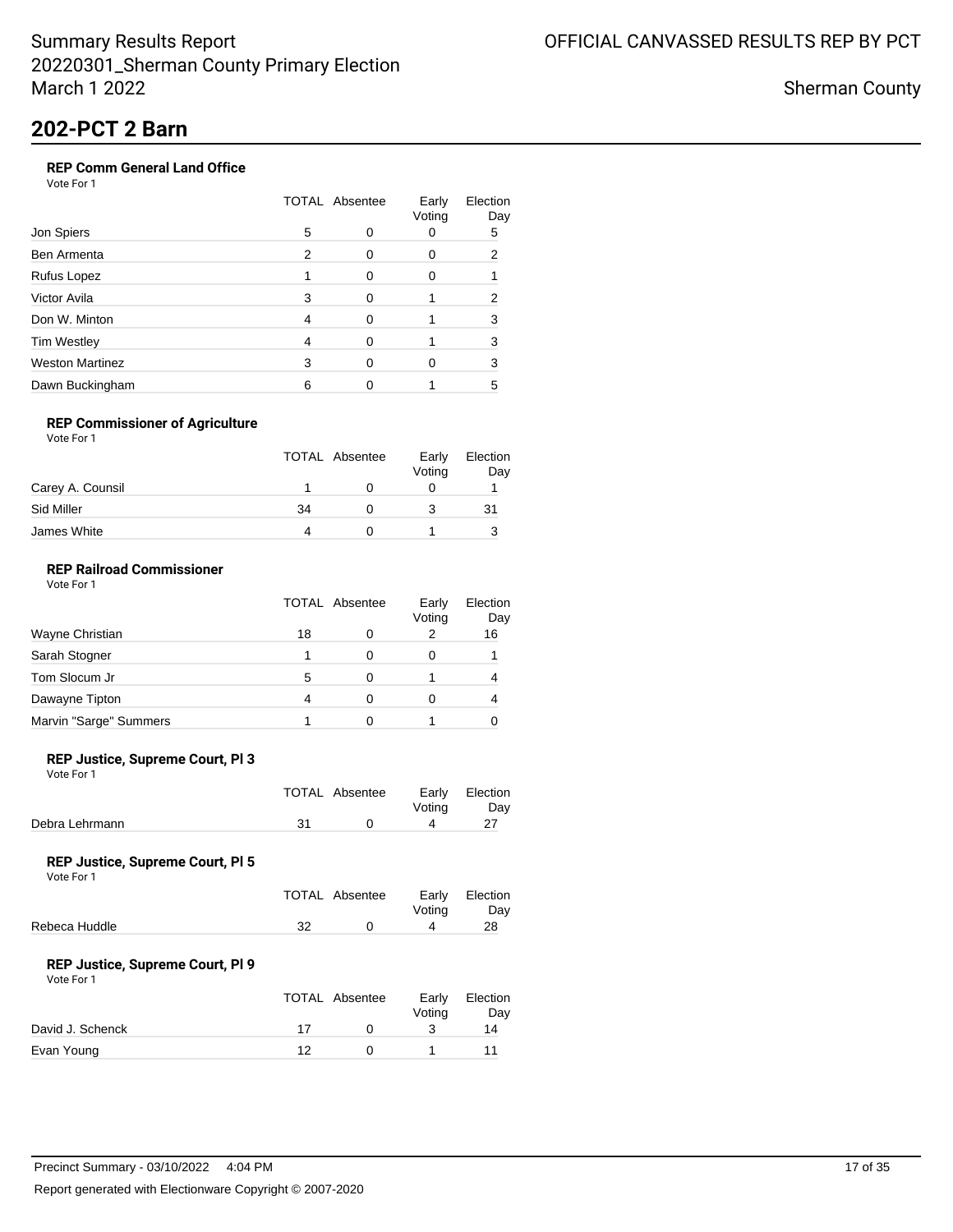## **202-PCT 2 Barn**

| REP Judge, Ct of Crim App, PI 2 |  |
|---------------------------------|--|
| Vote For 1                      |  |

|               | TOTAL Absentee | Votina | Early Election<br>Day |
|---------------|----------------|--------|-----------------------|
| Mary Lou Keel |                |        | 19                    |

### **REP Judge, Ct of Crim App, Pl 5**

Vote For 1

|                     |    | <b>TOTAL Absentee</b> | Early<br>Votina | Election<br>Day |
|---------------------|----|-----------------------|-----------------|-----------------|
| Clint Morgan        | 14 |                       |                 |                 |
| <b>Scott Walker</b> | ィク |                       |                 |                 |

### **REP Judge, Ct of Crim App, Pl 6**

| Vote For 1 |  |
|------------|--|
|------------|--|

|                       |    | TOTAL Absentee |        | Early Election |
|-----------------------|----|----------------|--------|----------------|
|                       |    |                | Votina | Dav            |
| Jesse F. McClure, III | 25 |                |        |                |

### **REP Member, State BoE, Dist 15**

| Vote For 1 |
|------------|
|------------|

|              |    | TOTAL Absentee | Early<br>Votina | Election<br>Day |
|--------------|----|----------------|-----------------|-----------------|
| Aaron Kinsey | 22 |                |                 | 20              |
| Jay Johnson  | 10 |                |                 |                 |

#### **REP State Senator, Dist 31** Vote For 1

|                       | TOTAL Absentee | Early<br>Voting | Election<br>Day |
|-----------------------|----------------|-----------------|-----------------|
| Kevin Sparks          | 19             | 0               | 19              |
| Jesse Quackenbush     |                |                 |                 |
| <b>Stormy Bradley</b> |                | 0               |                 |
| <b>Tim Reid</b>       | 14             |                 |                 |

#### **REP State Representative, Dist 87**

Vote For 1

|                   |    | TOTAL Absentee |        | Early Election |
|-------------------|----|----------------|--------|----------------|
|                   |    |                | Votina | Dav            |
| <b>Four Price</b> | 35 |                |        |                |

### **REP Justice, 7 Ct of App Dist, Pl 4**

Vote For 1

|            | TOTAL Absentee | Votina | Early Election<br>Day |
|------------|----------------|--------|-----------------------|
| Larry Doss |                |        | 24                    |

#### **REP Dist Judge, 69th Judicial Dist**

|           | TOTAL Absentee | Votina | Early Election<br>Dav |
|-----------|----------------|--------|-----------------------|
| Kim Allen |                |        | 26                    |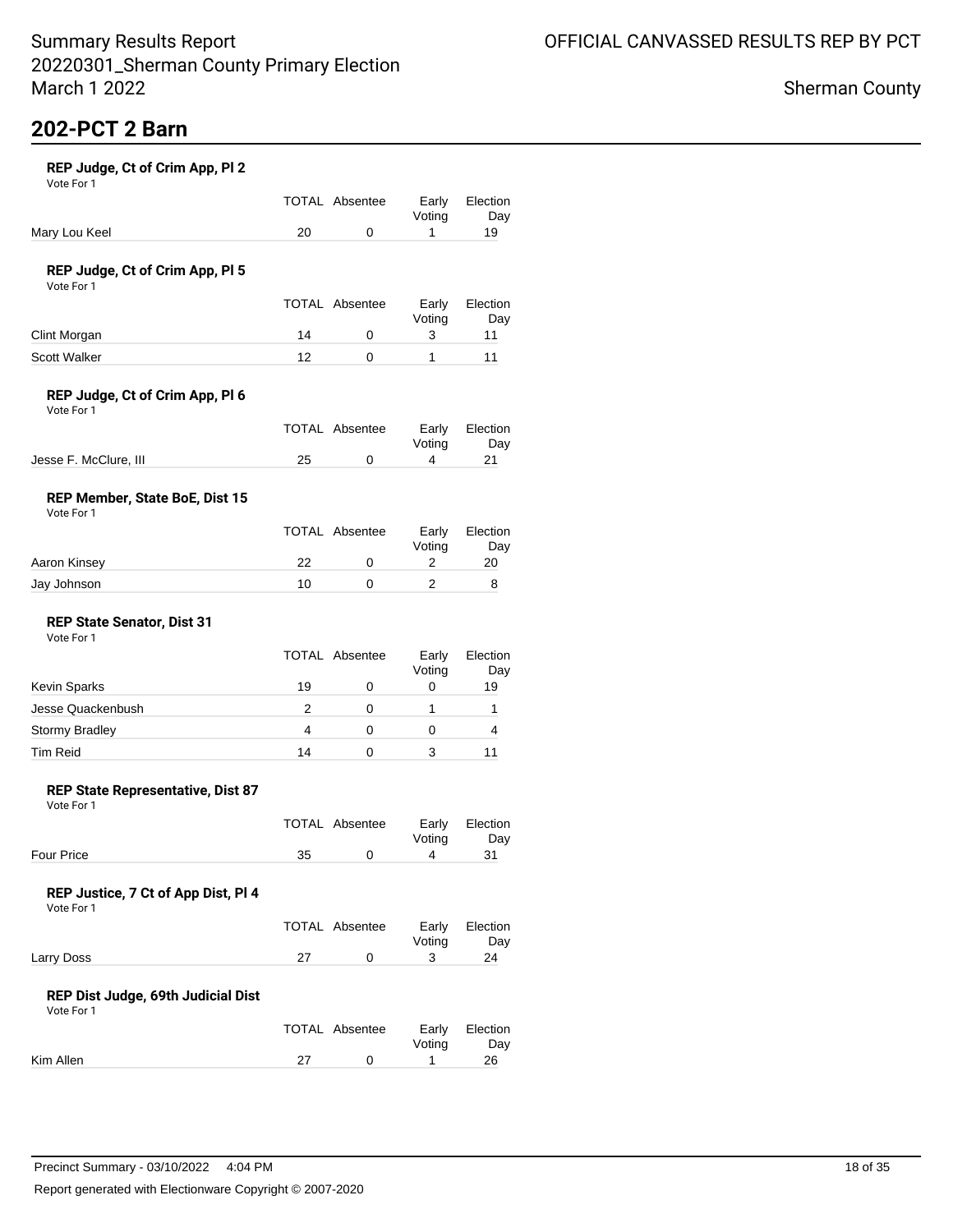## **202-PCT 2 Barn**

|  | <b>REP County Judge</b> |  |
|--|-------------------------|--|
|--|-------------------------|--|

| <b>REP County Judge</b><br>Vote For 1              |    |                       |                 |                 |
|----------------------------------------------------|----|-----------------------|-----------------|-----------------|
|                                                    |    | <b>TOTAL Absentee</b> | Early<br>Voting | Election<br>Day |
| <b>Terri Beth Carter</b>                           | 36 | 0                     | 4               | 32              |
| <b>REP County and District Clerk</b><br>Vote For 1 |    |                       |                 |                 |
|                                                    |    | <b>TOTAL Absentee</b> | Early<br>Voting | Election<br>Day |
| Laura Rogers                                       | 37 | 0                     | 4               | 33              |
| <b>REP Treasurer</b><br>Vote For 1                 |    |                       |                 |                 |
|                                                    |    | <b>TOTAL Absentee</b> | Early<br>Voting | Election<br>Day |
| Alicia Law                                         | 35 | 0                     | 4               | 31              |
| <b>REP County Commissioner Pct 2</b><br>Vote For 1 |    |                       |                 |                 |
|                                                    |    | <b>TOTAL Absentee</b> | Early<br>Voting | Election<br>Day |
| <b>Terry Brandvik Etling</b>                       | 31 | 0                     | 2               | 29              |
| Terry L. Matthews                                  | 10 | $\Omega$              | 2               | 8               |
| <b>REP Justice of the Peace</b><br>Vote For 1      |    |                       |                 |                 |
|                                                    |    | <b>TOTAL Absentee</b> | Early<br>Voting | Election<br>Day |
| Brenda J. Acker                                    | 34 | 0                     | 4               | 30              |
| <b>REP County Chair</b><br>Vote For 1              |    |                       |                 |                 |
|                                                    |    | <b>TOTAL Absentee</b> | Early<br>Voting | Election<br>Day |
| Susie E. Spurlock                                  | 34 | 0                     | 4               | 30              |
| <b>REP Proposition 1</b><br>Vote For 1             |    |                       |                 |                 |
|                                                    |    | <b>TOTAL Absentee</b> | Early<br>Voting | Election<br>Day |
| <b>YES</b>                                         | 39 | 0                     | 4               | 35              |
| NO.                                                | 3  | 0                     | 0               | 3               |
| <b>REP Proposition 2</b><br>Vote For 1             |    |                       |                 |                 |
|                                                    |    | TOTAL Absentee        | Early<br>Voting | Election<br>Day |
| <b>YES</b>                                         | 30 | 0                     | 3               | 27              |
| <b>NO</b>                                          | 7  | 0                     | 1               | 6               |
| <b>REP Proposition 3</b><br>Vote For 1             |    |                       |                 |                 |
|                                                    |    | TOTAL Absentee        | Early<br>Voting | Election<br>Day |
| <b>YES</b>                                         | 37 | 0                     | 4               | 33              |
| <b>NO</b>                                          | 4  | 0                     | 0               | 4               |

Precinct Summary - 03/10/2022 4:04 PM 19 of 35

Report generated with Electionware Copyright © 2007-2020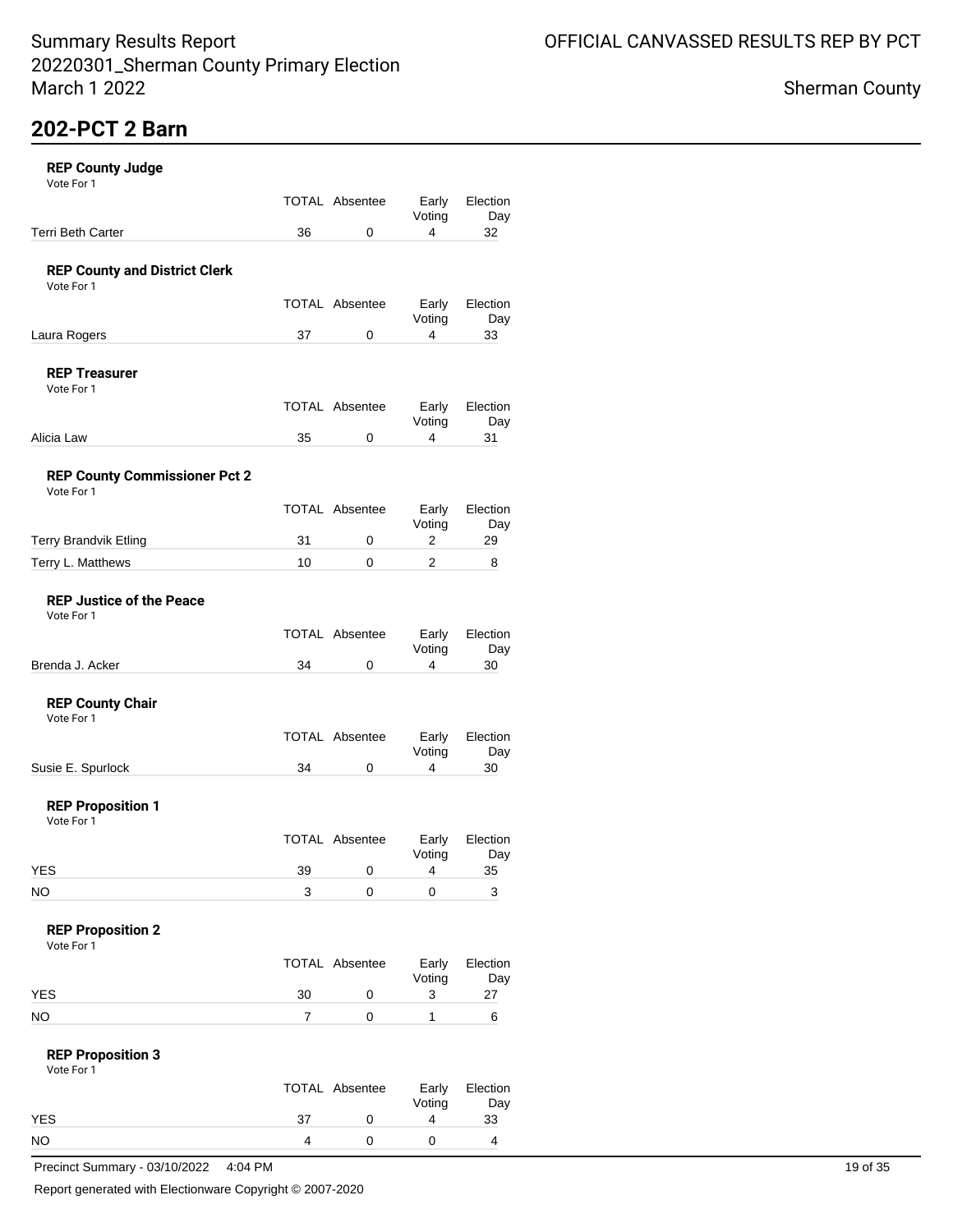## **202-PCT 2 Barn**

### **REP Proposition 4**

Vote For 1

|            |    | TOTAL Absentee | Early<br>Voting | Election<br>Day |
|------------|----|----------------|-----------------|-----------------|
| <b>YES</b> | 40 |                |                 | 36              |
| NO         |    |                |                 |                 |

### **REP Proposition 5**

Vote For 1

|    | Early          | Election |
|----|----------------|----------|
|    | Voting         | Day      |
| 41 |                | 37       |
|    |                |          |
|    | TOTAL Absentee |          |

#### **REP Proposition 6** Vote For 1

| 1 J J J J J J |    |                |                 |                 |
|---------------|----|----------------|-----------------|-----------------|
|               |    | TOTAL Absentee | Early<br>Voting | Election<br>Day |
| <b>YES</b>    | 35 |                |                 | 31              |
| <b>NO</b>     |    |                |                 |                 |

#### **REP Proposition 7** Vote For 1

|     |    | TOTAL Absentee | Voting | Early Election<br>Day |
|-----|----|----------------|--------|-----------------------|
| YES | 42 |                |        | 38                    |
| NO  |    |                |        |                       |

#### **REP Proposition 8**

Vote For 1

|     |    | TOTAL Absentee | Voting | Early Election<br>Day |
|-----|----|----------------|--------|-----------------------|
| YES | 42 |                |        | 38                    |
| NO  |    |                |        |                       |

#### **REP Proposition 9**

Vote For 1

|            |    | TOTAL Absentee | Voting | Early Election<br>Day |
|------------|----|----------------|--------|-----------------------|
| <b>YES</b> | 32 |                |        | 28                    |
| NO         | 10 |                |        | 10                    |

### **REP Proposition 10**

|            |    | TOTAL Absentee | Voting | Early Election<br>Day |
|------------|----|----------------|--------|-----------------------|
| <b>YES</b> | 41 |                |        | 37                    |
| <b>NO</b>  |    |                |        |                       |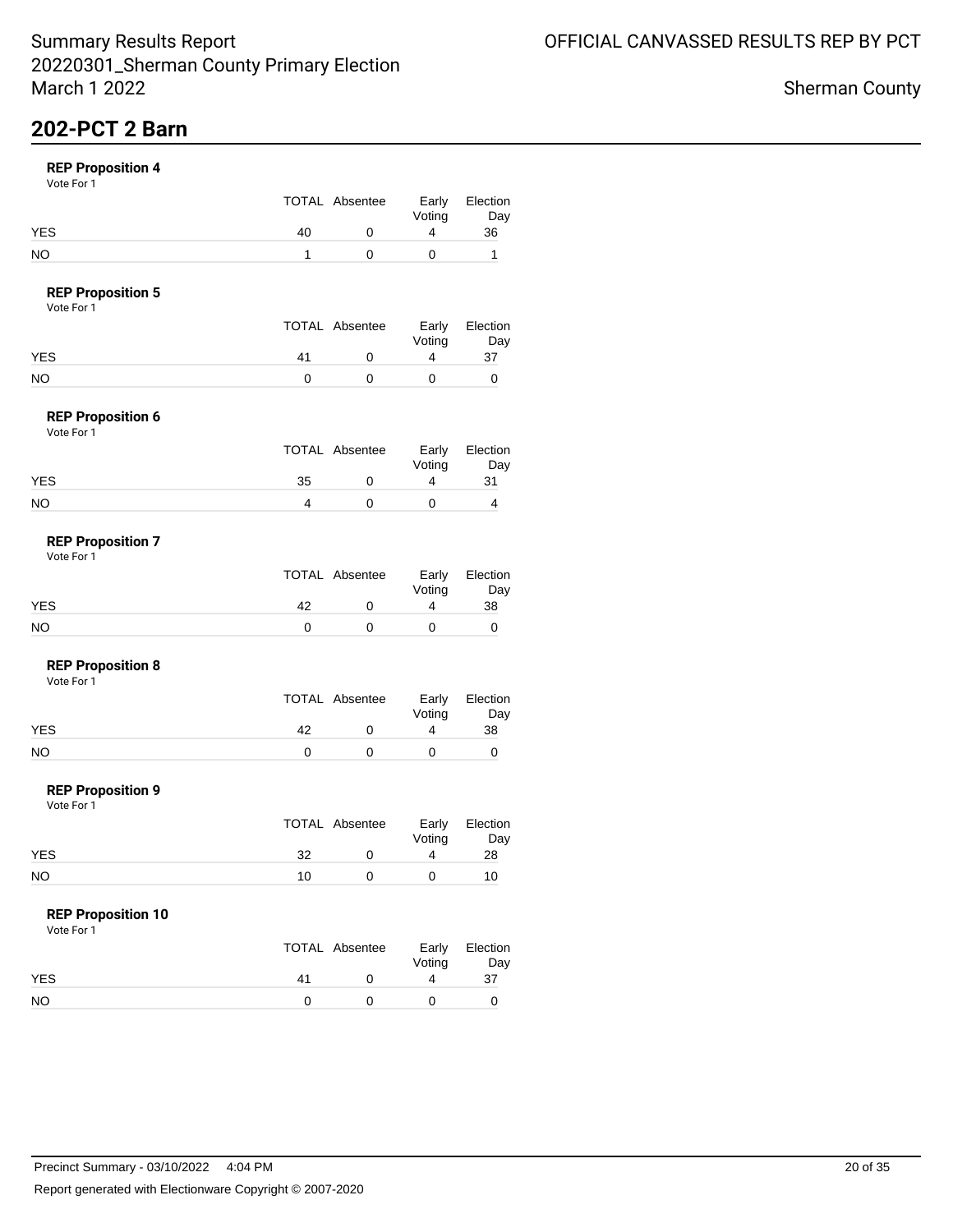## **301-Courtroom**

### **REP US Representative, District 13**

Vote For 1

|               | TOTAL Absentee |        | Early Election |
|---------------|----------------|--------|----------------|
|               |                | Votina | Day            |
| Ronny Jackson |                | 10     |                |

### **REP Governor**

Vote For 1

|                     |          | <b>TOTAL Absentee</b> | Early<br>Voting | Election<br>Day |
|---------------------|----------|-----------------------|-----------------|-----------------|
| Allen B. West       | 3        | O                     |                 | 3               |
| <b>Rick Perry</b>   |          | 0                     | 0               |                 |
| Paul Belew          | $\Omega$ | 0                     | 0               | n               |
| Greg Abbott         | 28       | 0                     | 14              | 14              |
| <b>Chad Prather</b> | $\Omega$ | 0                     | 0               | ∩               |
| Don Huffines        | 2        | $\Omega$              | Ω               | 2               |
| Danny Harrison      | 0        | 0                     | 0               |                 |
| Kandy Kaye Horn     |          | 0                     |                 |                 |

### **REP Lieutenant Governor**

Vote For 1

|                        | <b>TOTAL Absentee</b> |   | Early<br>Voting | Election<br>Day |
|------------------------|-----------------------|---|-----------------|-----------------|
| Todd M. Bullis         | 0                     | O | 0               |                 |
| <b>Trayce Bradford</b> | 2                     | 0 | 0               | 2               |
| Dan Patrick            | 25                    | 0 | 10              | 15              |
| Zach Vance             | 0                     | 0 |                 |                 |
| <b>Daniel Miller</b>   | 2                     | ∩ |                 | 2               |
| <b>Aaron Sorrells</b>  | 2                     |   |                 |                 |

### **REP Attorney General**

Vote For 1

|                |    | TOTAL Absentee | Early<br>Voting | Election<br>Day |
|----------------|----|----------------|-----------------|-----------------|
| George P. Bush |    |                |                 | 2               |
| Ken Paxton     | 19 |                | 8               | 11              |
| Eva Guzman     | 10 |                | 5               | 5               |
| Louie Gohmert  |    |                |                 |                 |

### **REP Comptroller of Public Accounts**

|                |    | TOTAL Absentee | Early<br>Votina | Election<br>Day |
|----------------|----|----------------|-----------------|-----------------|
| Glenn Hegar    | 19 |                |                 |                 |
| Mark V. Goloby |    |                |                 |                 |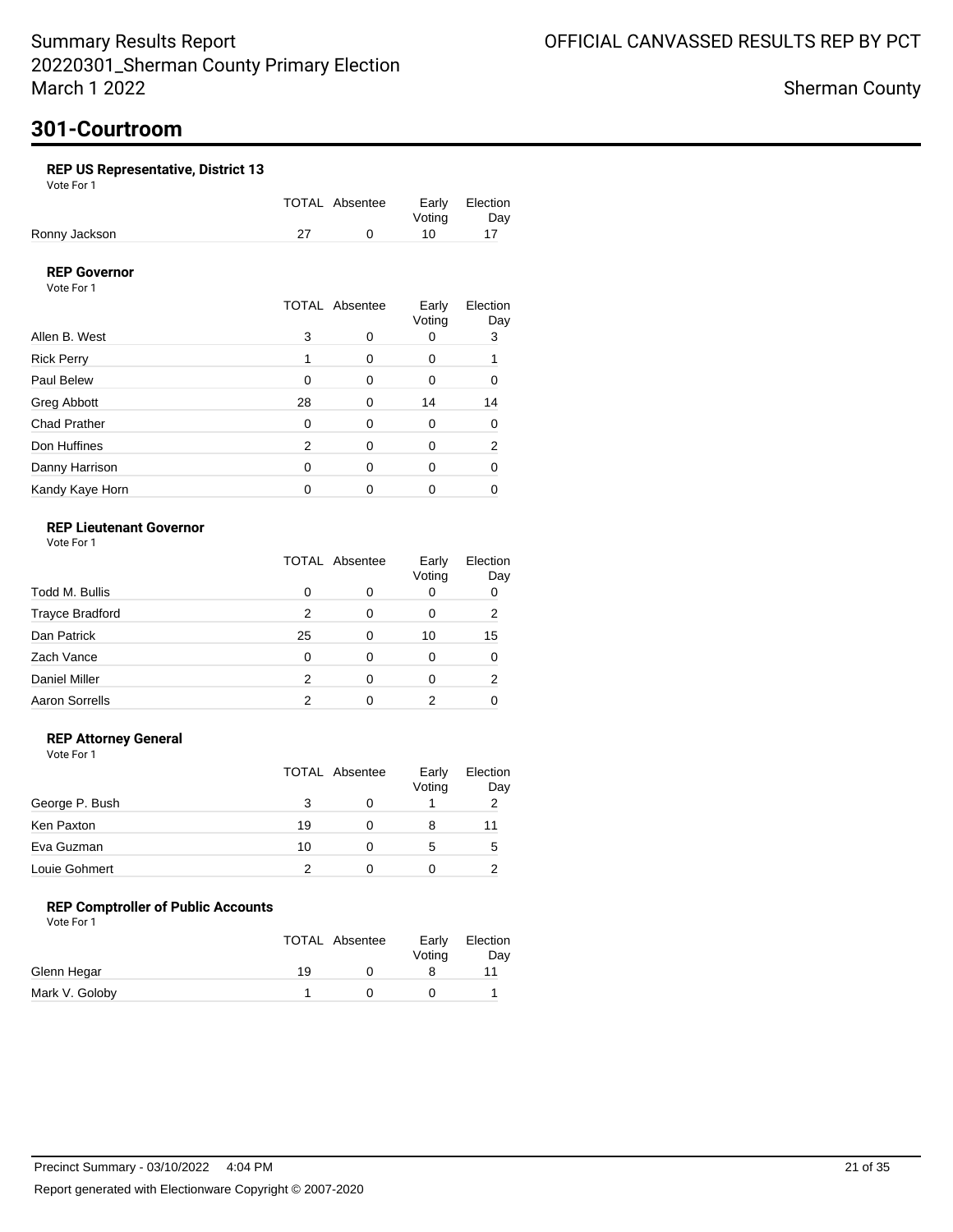Sherman County

## **301-Courtroom**

### **REP Comm General Land Office**

Vote For 1

| Jon Spiers             |    | <b>TOTAL Absentee</b> |   | Election<br>Day |  |
|------------------------|----|-----------------------|---|-----------------|--|
|                        | 8  |                       | 3 | 5               |  |
| Ben Armenta            | O  | ∩                     |   | n               |  |
| Rufus Lopez            |    | ∩                     |   |                 |  |
| Victor Avila           |    | ∩                     |   |                 |  |
| Don W. Minton          | O  | ∩                     |   |                 |  |
| <b>Tim Westley</b>     |    |                       | O |                 |  |
| <b>Weston Martinez</b> |    |                       |   |                 |  |
| Dawn Buckingham        | 13 |                       |   | 9               |  |

### **REP Commissioner of Agriculture**

Vote For 1

|                  | <b>TOTAL Absentee</b> | Early<br>Voting | Election<br>Day |
|------------------|-----------------------|-----------------|-----------------|
| Carey A. Counsil |                       |                 |                 |
| Sid Miller       | 16                    |                 | 12              |
| James White      | 9                     | :5              |                 |

### **REP Railroad Commissioner**

Vote For 1

|                        | <b>TOTAL Absentee</b> |   | Early<br>Voting | Election<br>Day |
|------------------------|-----------------------|---|-----------------|-----------------|
| Wayne Christian        | 16                    | 0 | 9               |                 |
| Sarah Stogner          | 2                     |   |                 |                 |
| Tom Slocum Jr          | 4                     |   |                 |                 |
| Dawayne Tipton         |                       |   |                 |                 |
| Marvin "Sarge" Summers |                       |   |                 |                 |

#### **REP Justice, Supreme Court, Pl 3**

Vote For 1

|                |    | TOTAL Absentee | Votina | Early Election<br>Day |
|----------------|----|----------------|--------|-----------------------|
| Debra Lehrmann | 24 |                | 10     | 14                    |

#### **REP Justice, Supreme Court, Pl 5**

Vote For 1

|               |    | TOTAL Absentee | Votina | Early Election<br>Dav |
|---------------|----|----------------|--------|-----------------------|
| Rebeca Huddle | 25 |                | 11     | 14                    |

#### **REP Justice, Supreme Court, Pl 9**

|                  | <b>TOTAL Absentee</b> | Early<br>Votina | Election<br>Day |
|------------------|-----------------------|-----------------|-----------------|
| David J. Schenck | 11                    |                 |                 |
| Evan Young       | 13                    |                 |                 |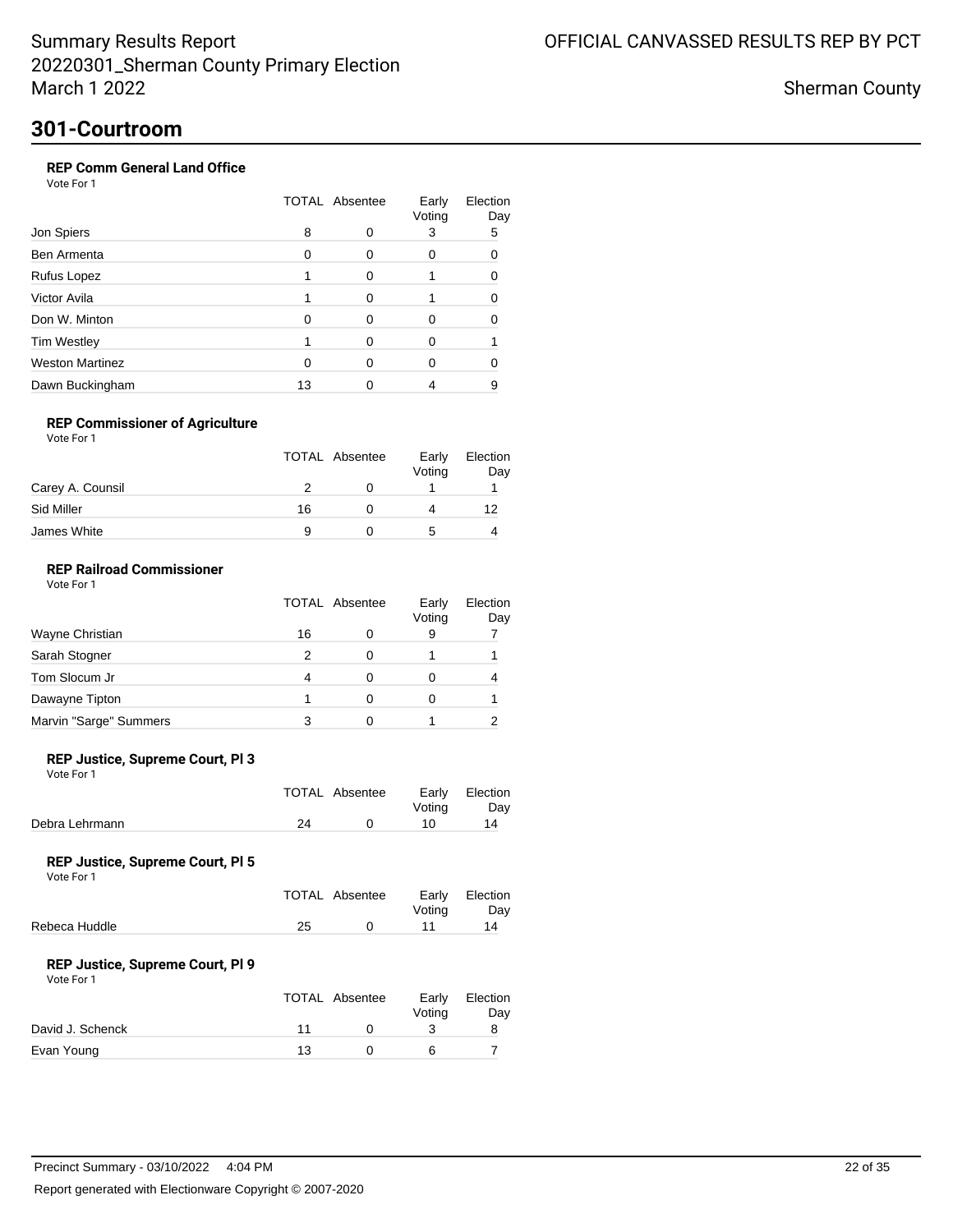# **301-Courtroom**

| REP Judge, Ct of Crim App, Pl 2<br>Vote For 1     |    |                       |                 |                 |
|---------------------------------------------------|----|-----------------------|-----------------|-----------------|
|                                                   |    | <b>TOTAL Absentee</b> | Early<br>Voting | Election<br>Day |
| Mary Lou Keel                                     | 20 | 0                     | 9               | 11              |
| REP Judge, Ct of Crim App, Pl 5<br>Vote For 1     |    |                       |                 |                 |
|                                                   |    | TOTAL Absentee        | Early<br>Voting | Election<br>Day |
| Clint Morgan                                      | 14 | 0                     | 8               | 6               |
| <b>Scott Walker</b>                               | 13 | 0                     | 3               | 10              |
| REP Judge, Ct of Crim App, Pl 6<br>Vote For 1     |    |                       |                 |                 |
|                                                   |    | <b>TOTAL Absentee</b> | Early<br>Voting | Election<br>Day |
| Jesse F. McClure, III                             | 23 | 0                     | 10              | 13              |
| REP Member, State BoE, Dist 15<br>Vote For 1      |    |                       |                 |                 |
|                                                   |    | <b>TOTAL Absentee</b> | Early<br>Voting | Election<br>Day |
| Aaron Kinsey                                      | 15 | 0                     | 6               | 9               |
| Jay Johnson                                       | 9  | 0                     | 3               | 6               |
| <b>REP State Senator, Dist 31</b><br>Vote For 1   |    |                       |                 |                 |
|                                                   |    | <b>TOTAL Absentee</b> | Early<br>Voting | Election<br>Day |
| <b>Kevin Sparks</b>                               | 12 | 0                     | 6               | 6               |
| Jesse Quackenbush                                 | 3  | 0                     | 1               | 2               |
| <b>Stormy Bradley</b>                             | 6  | 0                     | 3               | 3               |
| <b>Tim Reid</b>                                   | 9  | 0                     | 3               | 6               |
| REP State Representative, Dist 87<br>Vote For 1   |    |                       |                 |                 |
|                                                   |    | <b>TOTAL Absentee</b> | Early<br>Voting | Election<br>Day |
| Four Price                                        | 30 | 0                     | 14              | 16              |
| REP Justice, 7 Ct of App Dist, Pl 4<br>Vote For 1 |    |                       |                 |                 |
|                                                   |    | TOTAL Absentee        | Early<br>Voting | Election<br>Day |
| Larry Doss                                        | 25 | 0                     | 10              | 15              |
| REP Dist Judge, 69th Judicial Dist<br>Vote For 1  |    |                       |                 |                 |
|                                                   |    | <b>TOTAL Absentee</b> | Early<br>Voting | Election<br>Day |

Kim Allen 27 0 12 15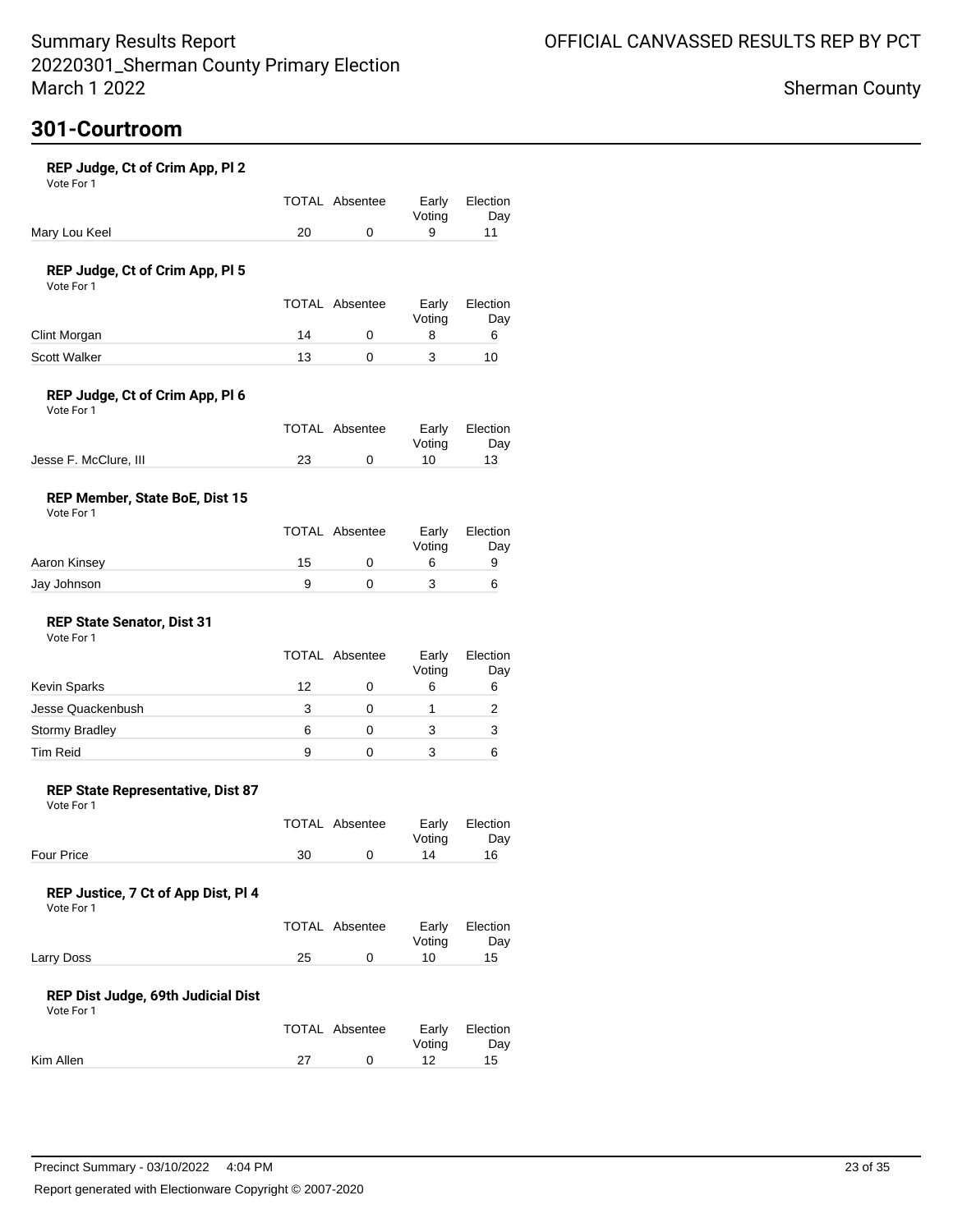# **301-Courtroom**

| TOTAL Absentee<br>Early<br>Voting<br><b>Terri Beth Carter</b><br>27<br>10<br>0<br>17<br><b>REP County and District Clerk</b><br>Vote For 1<br>TOTAL Absentee<br>Early<br>Voting<br>12<br>Laura Rogers<br>29<br>0<br>17<br><b>REP Treasurer</b><br>Vote For 1<br>TOTAL Absentee<br>Early<br>Voting<br>13<br>Alicia Law<br>30<br>0<br>17<br><b>REP Justice of the Peace</b><br>Vote For 1<br><b>TOTAL Absentee</b><br>Early<br>Voting<br>12<br>Brenda J. Acker<br>29<br>0<br>17<br><b>REP County Chair</b><br>Vote For 1<br>TOTAL Absentee<br>Early<br>Voting<br>29<br>9<br>Susie E. Spurlock<br>0<br>20<br><b>REP Proposition 1</b><br>Vote For 1<br>TOTAL Absentee<br>Early<br>Voting<br><b>YES</b><br>31<br>13<br>0<br>18<br>1<br>NO.<br>2<br>$\Omega$<br>1<br><b>REP Proposition 2</b><br>Vote For 1<br><b>TOTAL Absentee</b><br>Early<br>Voting<br><b>YES</b><br>21<br>0<br>9<br>12<br><b>NO</b><br>12<br>4<br>0<br>8<br><b>REP Proposition 3</b><br>Vote For 1<br><b>TOTAL Absentee</b><br>Early<br>Voting<br><b>YES</b><br>32<br>13<br>19<br>0<br><b>NO</b><br>1<br>1<br>2<br>0<br><b>REP Proposition 4</b><br>Vote For 1<br>TOTAL Absentee<br>Early<br>Voting<br><b>YES</b><br>28<br>11<br>0<br>17<br><b>NO</b><br>3<br>$\overline{2}$<br>5<br>0 | <b>REP County Judge</b><br>Vote For 1 |  |                 |
|--------------------------------------------------------------------------------------------------------------------------------------------------------------------------------------------------------------------------------------------------------------------------------------------------------------------------------------------------------------------------------------------------------------------------------------------------------------------------------------------------------------------------------------------------------------------------------------------------------------------------------------------------------------------------------------------------------------------------------------------------------------------------------------------------------------------------------------------------------------------------------------------------------------------------------------------------------------------------------------------------------------------------------------------------------------------------------------------------------------------------------------------------------------------------------------------------------------------------------------------------------|---------------------------------------|--|-----------------|
|                                                                                                                                                                                                                                                                                                                                                                                                                                                                                                                                                                                                                                                                                                                                                                                                                                                                                                                                                                                                                                                                                                                                                                                                                                                        |                                       |  | Election<br>Day |
|                                                                                                                                                                                                                                                                                                                                                                                                                                                                                                                                                                                                                                                                                                                                                                                                                                                                                                                                                                                                                                                                                                                                                                                                                                                        |                                       |  |                 |
|                                                                                                                                                                                                                                                                                                                                                                                                                                                                                                                                                                                                                                                                                                                                                                                                                                                                                                                                                                                                                                                                                                                                                                                                                                                        |                                       |  |                 |
|                                                                                                                                                                                                                                                                                                                                                                                                                                                                                                                                                                                                                                                                                                                                                                                                                                                                                                                                                                                                                                                                                                                                                                                                                                                        |                                       |  | Election<br>Day |
|                                                                                                                                                                                                                                                                                                                                                                                                                                                                                                                                                                                                                                                                                                                                                                                                                                                                                                                                                                                                                                                                                                                                                                                                                                                        |                                       |  |                 |
|                                                                                                                                                                                                                                                                                                                                                                                                                                                                                                                                                                                                                                                                                                                                                                                                                                                                                                                                                                                                                                                                                                                                                                                                                                                        |                                       |  |                 |
|                                                                                                                                                                                                                                                                                                                                                                                                                                                                                                                                                                                                                                                                                                                                                                                                                                                                                                                                                                                                                                                                                                                                                                                                                                                        |                                       |  | Election<br>Day |
|                                                                                                                                                                                                                                                                                                                                                                                                                                                                                                                                                                                                                                                                                                                                                                                                                                                                                                                                                                                                                                                                                                                                                                                                                                                        |                                       |  |                 |
|                                                                                                                                                                                                                                                                                                                                                                                                                                                                                                                                                                                                                                                                                                                                                                                                                                                                                                                                                                                                                                                                                                                                                                                                                                                        |                                       |  |                 |
|                                                                                                                                                                                                                                                                                                                                                                                                                                                                                                                                                                                                                                                                                                                                                                                                                                                                                                                                                                                                                                                                                                                                                                                                                                                        |                                       |  | Election<br>Day |
|                                                                                                                                                                                                                                                                                                                                                                                                                                                                                                                                                                                                                                                                                                                                                                                                                                                                                                                                                                                                                                                                                                                                                                                                                                                        |                                       |  |                 |
|                                                                                                                                                                                                                                                                                                                                                                                                                                                                                                                                                                                                                                                                                                                                                                                                                                                                                                                                                                                                                                                                                                                                                                                                                                                        |                                       |  |                 |
|                                                                                                                                                                                                                                                                                                                                                                                                                                                                                                                                                                                                                                                                                                                                                                                                                                                                                                                                                                                                                                                                                                                                                                                                                                                        |                                       |  | Election<br>Day |
|                                                                                                                                                                                                                                                                                                                                                                                                                                                                                                                                                                                                                                                                                                                                                                                                                                                                                                                                                                                                                                                                                                                                                                                                                                                        |                                       |  |                 |
|                                                                                                                                                                                                                                                                                                                                                                                                                                                                                                                                                                                                                                                                                                                                                                                                                                                                                                                                                                                                                                                                                                                                                                                                                                                        |                                       |  |                 |
|                                                                                                                                                                                                                                                                                                                                                                                                                                                                                                                                                                                                                                                                                                                                                                                                                                                                                                                                                                                                                                                                                                                                                                                                                                                        |                                       |  | Election<br>Day |
|                                                                                                                                                                                                                                                                                                                                                                                                                                                                                                                                                                                                                                                                                                                                                                                                                                                                                                                                                                                                                                                                                                                                                                                                                                                        |                                       |  |                 |
|                                                                                                                                                                                                                                                                                                                                                                                                                                                                                                                                                                                                                                                                                                                                                                                                                                                                                                                                                                                                                                                                                                                                                                                                                                                        |                                       |  |                 |
|                                                                                                                                                                                                                                                                                                                                                                                                                                                                                                                                                                                                                                                                                                                                                                                                                                                                                                                                                                                                                                                                                                                                                                                                                                                        |                                       |  |                 |
|                                                                                                                                                                                                                                                                                                                                                                                                                                                                                                                                                                                                                                                                                                                                                                                                                                                                                                                                                                                                                                                                                                                                                                                                                                                        |                                       |  | Election<br>Day |
|                                                                                                                                                                                                                                                                                                                                                                                                                                                                                                                                                                                                                                                                                                                                                                                                                                                                                                                                                                                                                                                                                                                                                                                                                                                        |                                       |  |                 |
|                                                                                                                                                                                                                                                                                                                                                                                                                                                                                                                                                                                                                                                                                                                                                                                                                                                                                                                                                                                                                                                                                                                                                                                                                                                        |                                       |  |                 |
|                                                                                                                                                                                                                                                                                                                                                                                                                                                                                                                                                                                                                                                                                                                                                                                                                                                                                                                                                                                                                                                                                                                                                                                                                                                        |                                       |  |                 |
|                                                                                                                                                                                                                                                                                                                                                                                                                                                                                                                                                                                                                                                                                                                                                                                                                                                                                                                                                                                                                                                                                                                                                                                                                                                        |                                       |  | Election<br>Day |
|                                                                                                                                                                                                                                                                                                                                                                                                                                                                                                                                                                                                                                                                                                                                                                                                                                                                                                                                                                                                                                                                                                                                                                                                                                                        |                                       |  |                 |
|                                                                                                                                                                                                                                                                                                                                                                                                                                                                                                                                                                                                                                                                                                                                                                                                                                                                                                                                                                                                                                                                                                                                                                                                                                                        |                                       |  |                 |
|                                                                                                                                                                                                                                                                                                                                                                                                                                                                                                                                                                                                                                                                                                                                                                                                                                                                                                                                                                                                                                                                                                                                                                                                                                                        |                                       |  |                 |
|                                                                                                                                                                                                                                                                                                                                                                                                                                                                                                                                                                                                                                                                                                                                                                                                                                                                                                                                                                                                                                                                                                                                                                                                                                                        |                                       |  | Election<br>Day |
|                                                                                                                                                                                                                                                                                                                                                                                                                                                                                                                                                                                                                                                                                                                                                                                                                                                                                                                                                                                                                                                                                                                                                                                                                                                        |                                       |  |                 |
|                                                                                                                                                                                                                                                                                                                                                                                                                                                                                                                                                                                                                                                                                                                                                                                                                                                                                                                                                                                                                                                                                                                                                                                                                                                        |                                       |  |                 |

Precinct Summary - 03/10/2022 4:04 PM 24 of 35

Report generated with Electionware Copyright © 2007-2020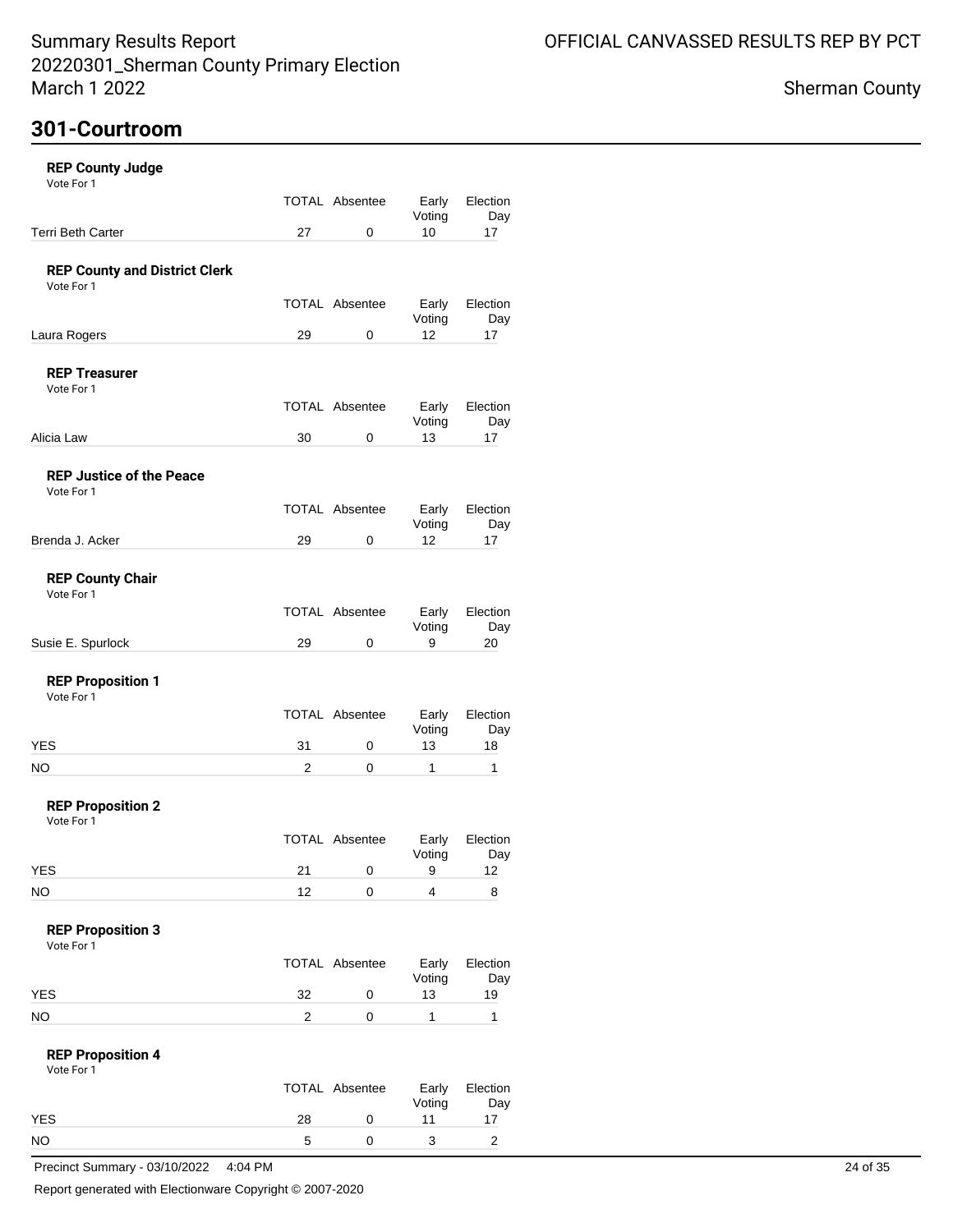## **301-Courtroom**

### **REP Proposition 5**

Vote For 1

|            |    | TOTAL Absentee | Early<br>Voting | Election<br>Day |
|------------|----|----------------|-----------------|-----------------|
| <b>YES</b> | 25 |                |                 | 16              |
| NO         |    |                |                 |                 |

### **REP Proposition 6**

Vote For 1

|    | Early          | Election |
|----|----------------|----------|
|    | Voting         | Day      |
| 27 | 10             |          |
|    |                |          |
|    | TOTAL Absentee |          |

#### **REP Proposition 7** Vote For 1

| 1 J J J J J J |                |                 |                 |
|---------------|----------------|-----------------|-----------------|
|               | TOTAL Absentee | Early<br>Voting | Election<br>Day |
| <b>YES</b>    | 33             | 13              | 20              |
| <b>NO</b>     |                |                 |                 |

#### **REP Proposition 8** Vote For 1

|     |     | TOTAL Absentee | Voting | Early Election<br>Day |
|-----|-----|----------------|--------|-----------------------|
| YES | -31 |                | 13     | 18                    |
| NO  |     |                |        |                       |

#### **REP Proposition 9**

Vote For 1

|     | TOTAL Absentee | Voting | Early Election<br>Day |
|-----|----------------|--------|-----------------------|
| YES | 23             | 10     | 13                    |
| NO  | 10             |        |                       |

#### **REP Proposition 10**

|            |    | TOTAL Absentee | Voting | Early Election<br>Day |
|------------|----|----------------|--------|-----------------------|
| <b>YES</b> | 28 |                |        |                       |
| <b>NO</b>  |    |                |        |                       |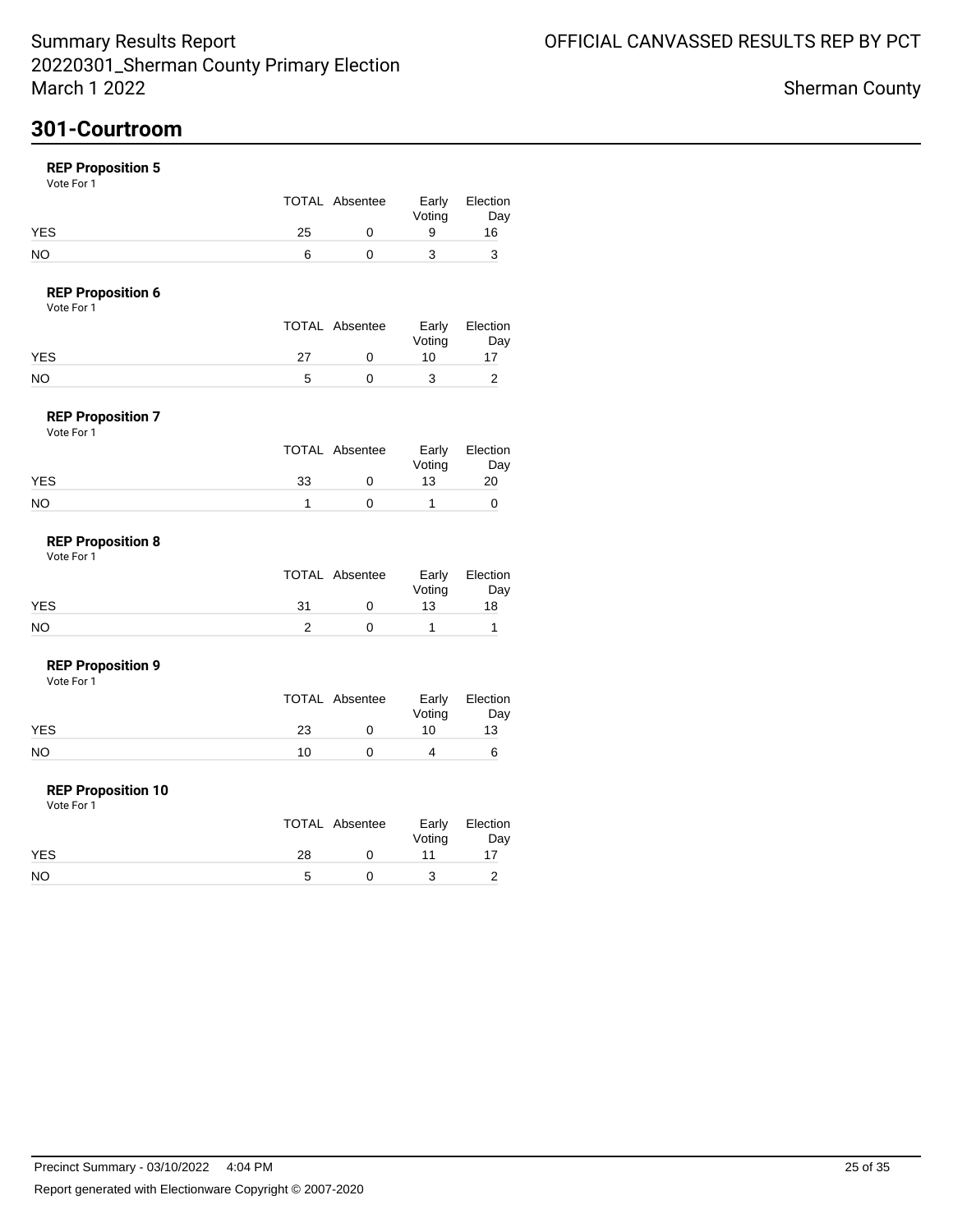Sherman County

# **302-PCT 3 Barn**

### **REP US Representative, District 13**

Vote For 1

|               |    | TOTAL Absentee |        | Early Election |
|---------------|----|----------------|--------|----------------|
|               |    |                | Votina | Day            |
| Ronny Jackson | 39 |                |        | 33             |

### **REP Governor**

Vote For 1

|                     |    | <b>TOTAL Absentee</b> | Early<br>Voting | Election<br>Day |
|---------------------|----|-----------------------|-----------------|-----------------|
| Allen B. West       | 3  |                       |                 | 2               |
| <b>Rick Perry</b>   | 2  | O                     | 0               | 2               |
| Paul Belew          |    | ∩                     | 0               |                 |
| Greg Abbott         | 27 | ∩                     | 5               | 22              |
| <b>Chad Prather</b> | 5  | 0                     | 0               | 5               |
| Don Huffines        | 3  |                       | 0               | 2               |
| Danny Harrison      | 0  | O                     | 0               | ŋ               |
| Kandy Kaye Horn     |    |                       | Ω               |                 |

### **REP Lieutenant Governor**

Vote For 1

|                        | <b>TOTAL Absentee</b> |   | Early<br>Voting | Election<br>Day |
|------------------------|-----------------------|---|-----------------|-----------------|
| Todd M. Bullis         |                       |   | O               |                 |
| <b>Trayce Bradford</b> | 3                     | 0 |                 | 3               |
| Dan Patrick            | 28                    | 2 | 5               | 21              |
| Zach Vance             |                       |   |                 |                 |
| <b>Daniel Miller</b>   | 6                     | O |                 | 6               |
| <b>Aaron Sorrells</b>  |                       |   |                 |                 |

### **REP Attorney General**

Vote For 1

|                | TOTAL Absentee |   | Early<br>Voting | Election<br>Day |
|----------------|----------------|---|-----------------|-----------------|
| George P. Bush | 10             |   |                 | 9               |
| Ken Paxton     | 15             | O |                 | 12              |
| Eva Guzman     | 11             |   |                 | 8               |
| Louie Gohmert  | 5              | 0 |                 | 5               |

### **REP Comptroller of Public Accounts**

|                |    | <b>TOTAL Absentee</b> | Early<br>Voting | Election<br>Day |
|----------------|----|-----------------------|-----------------|-----------------|
| Glenn Hegar    | 27 |                       |                 |                 |
| Mark V. Goloby |    |                       |                 |                 |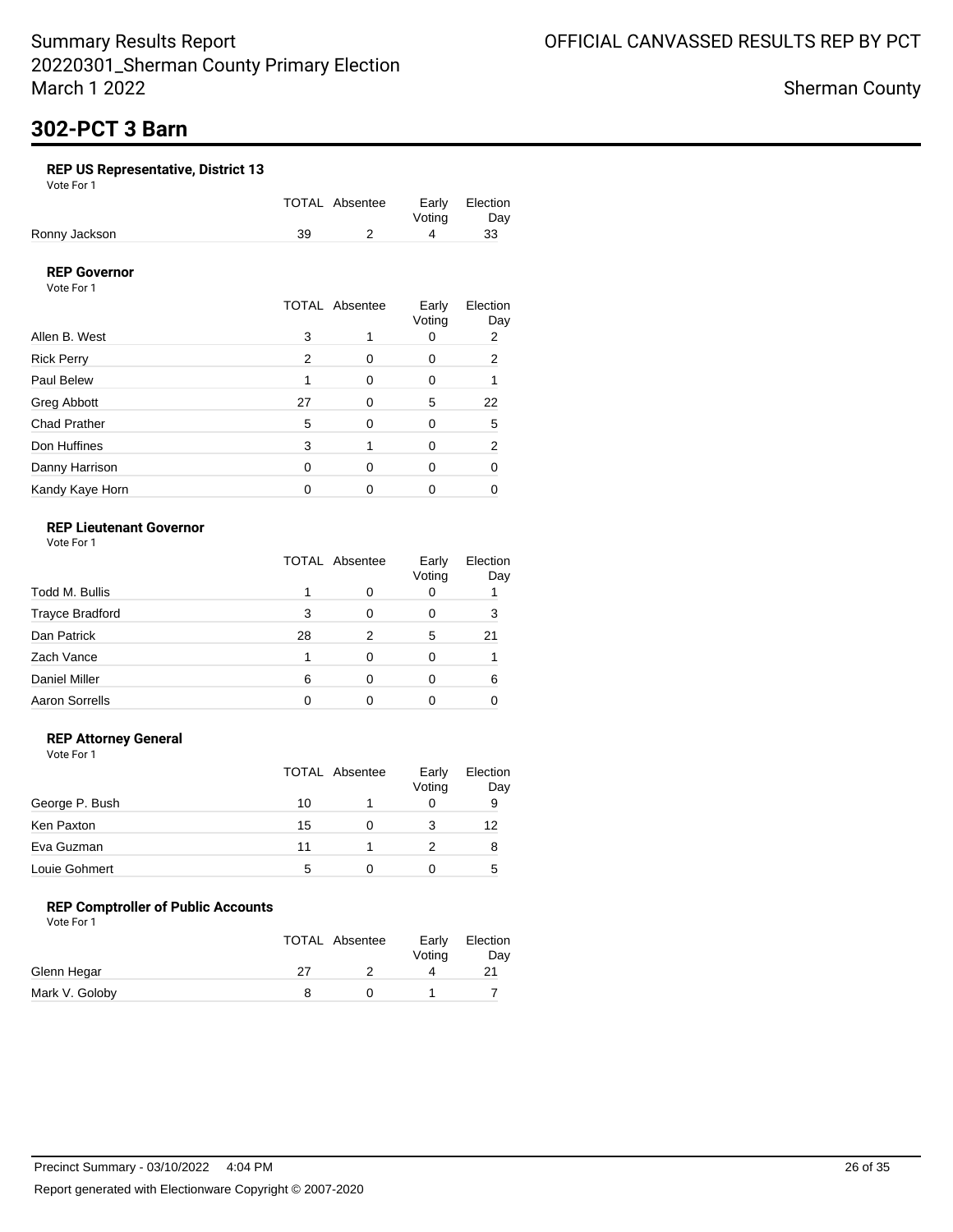Sherman County

## **302-PCT 3 Barn**

### **REP Comm General Land Office**

Vote For 1

|                 | <b>TOTAL Absentee</b> |          | Early<br>Voting | Election<br>Day |
|-----------------|-----------------------|----------|-----------------|-----------------|
| Jon Spiers      | 8                     |          |                 |                 |
| Ben Armenta     |                       | 0        | 0               |                 |
| Rufus Lopez     | O                     | 0        | O               |                 |
| Victor Avila    | 0                     | 0        | O               |                 |
| Don W. Minton   | 3                     | $\Omega$ |                 | 2               |
| Tim Westley     | 10                    | 0        | 3               |                 |
| Weston Martinez | 2                     | 0        | 0               | 2               |
| Dawn Buckingham | 9                     |          |                 |                 |

### **REP Commissioner of Agriculture**

|                  | TOTAL Absentee | Early<br>Voting | Election<br>Day |
|------------------|----------------|-----------------|-----------------|
| Carey A. Counsil | 5              |                 | 5               |
| Sid Miller       | 21             |                 | 15              |
| James White      | 10             |                 |                 |

### **REP Railroad Commissioner**

|                        | <b>TOTAL Absentee</b> | Early<br>Voting | Election<br>Day |
|------------------------|-----------------------|-----------------|-----------------|
| Wayne Christian        | 19                    | 4               | 13              |
| Sarah Stogner          |                       |                 |                 |
| Tom Slocum Jr          | 6                     |                 | 6               |
| Dawayne Tipton         | 3                     |                 | 3               |
| Marvin "Sarge" Summers |                       |                 |                 |

### **REP Justice, Supreme Court, Pl 3**

Vote For 1

|                | TOTAL Absentee | Early Election<br>Votina | Day |
|----------------|----------------|--------------------------|-----|
| Debra Lehrmann |                |                          | 26  |
|                |                |                          |     |

#### **REP Justice, Supreme Court, Pl 5**

Vote For 1

|               |    | TOTAL Absentee | Votina | Early Election<br>Dav |
|---------------|----|----------------|--------|-----------------------|
| Rebeca Huddle | 33 |                |        | 26                    |

#### **REP Justice, Supreme Court, Pl 9**

|                  |    | TOTAL Absentee | Early<br>Votina | Election<br>Day |
|------------------|----|----------------|-----------------|-----------------|
| David J. Schenck | 18 |                |                 | 15              |
| Evan Young       | 14 |                |                 | 11              |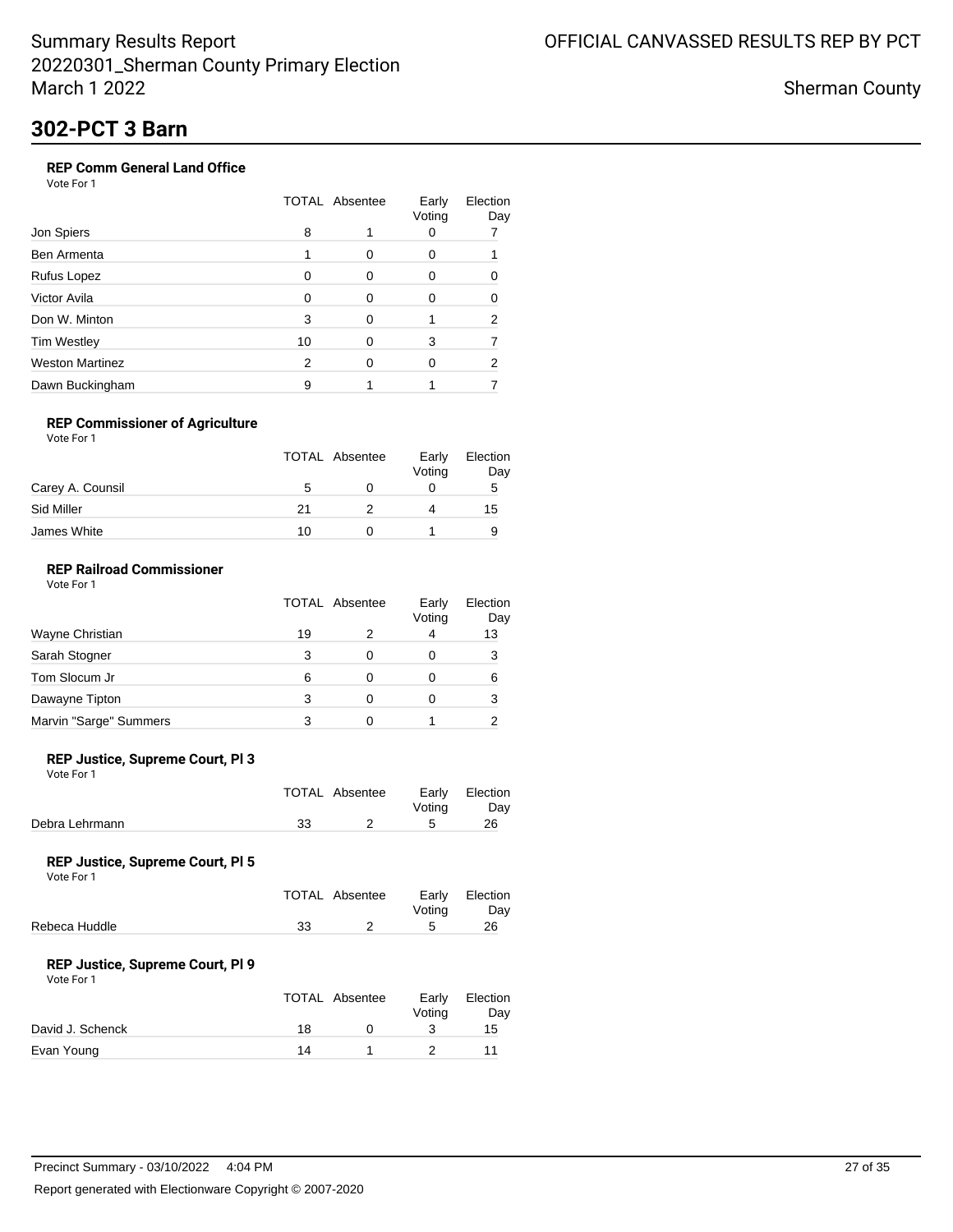# **302-PCT 3 Barn**

| REP Judge, Ct of Crim App, Pl 2 |  |  |
|---------------------------------|--|--|
|---------------------------------|--|--|

Vote For 1

|               |    | TOTAL Absentee | Early Election<br>Votina | Day |
|---------------|----|----------------|--------------------------|-----|
| Mary Lou Keel | 31 |                |                          | 24  |

### **REP Judge, Ct of Crim App, Pl 5**

Vote For 1

|              |    | TOTAL Absentee | Early<br>Votina | Election<br>Dav |
|--------------|----|----------------|-----------------|-----------------|
| Clint Morgan | 16 |                |                 | 13              |
| Scott Walker | 19 |                |                 | 15              |

### **REP Judge, Ct of Crim App, Pl 6**

| Vote For 1 |  |
|------------|--|
|------------|--|

|                       | TOTAL Absentee |        | Early Election |
|-----------------------|----------------|--------|----------------|
|                       |                | Votina | Dav            |
| Jesse F. McClure, III |                |        | 26             |

### **REP Member, State BoE, Dist 15**

| Vote For 1 |
|------------|
|------------|

|              |    | TOTAL Absentee | Early<br>Votina | Election<br>Day |
|--------------|----|----------------|-----------------|-----------------|
| Aaron Kinsey | 23 |                |                 |                 |
| Jay Johnson  | ィっ |                |                 |                 |

#### **REP State Senator, Dist 31** Vote For 1

|    | Early<br>Voting | Election<br>Day |
|----|-----------------|-----------------|
| 23 |                 | 19              |
|    |                 |                 |
| 11 |                 | 8               |
|    |                 |                 |
|    | TOTAL Absentee  |                 |

#### **REP State Representative, Dist 87**

Vote For 1

|            |    | TOTAL Absentee |        | Early Election |
|------------|----|----------------|--------|----------------|
|            |    |                | Votina | Dav            |
| Four Price | 38 |                |        |                |

### **REP Justice, 7 Ct of App Dist, Pl 4**

Vote For 1

|            |    | TOTAL Absentee |        | Early Election |
|------------|----|----------------|--------|----------------|
|            |    |                | Votina | Day            |
| Larry Doss | 35 |                |        | 28             |

#### **REP Dist Judge, 69th Judicial Dist**

|           |    | TOTAL Absentee | Votina | Early Election<br>Dav |
|-----------|----|----------------|--------|-----------------------|
| Kim Allen | 38 |                |        |                       |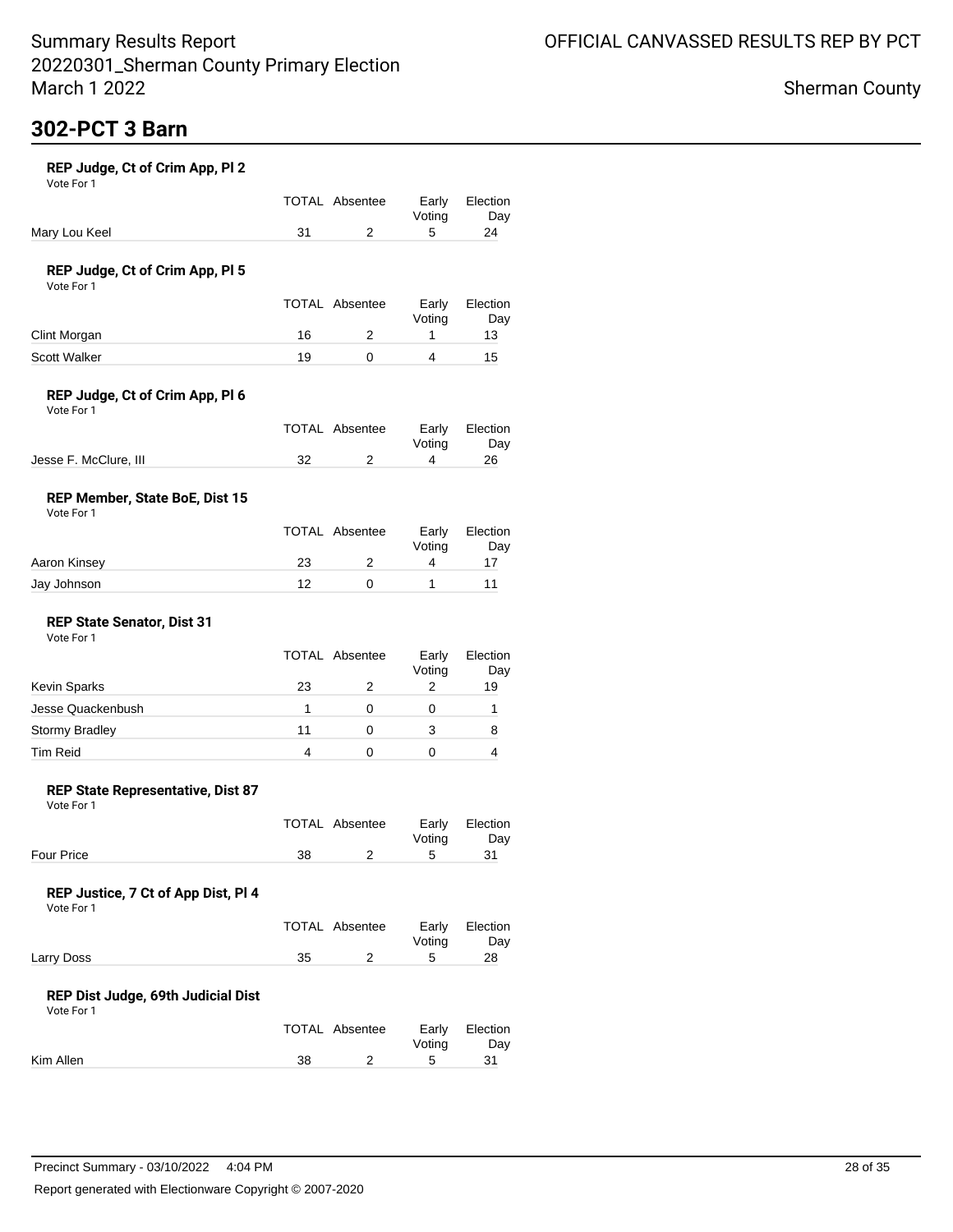Election Day<br>30

Election Day<br>30

Election Day<br>30

Election Day<br>30

Election Day<br>27

Election Day<br>33

Election Day

### Sherman County

| Vote For 1<br><b>Terri Beth Carter</b><br><b>REP County and District Clerk</b><br>Vote For 1 | 37           | TOTAL Absentee<br>2   | Early<br>Voting<br>5 | Electi |
|----------------------------------------------------------------------------------------------|--------------|-----------------------|----------------------|--------|
|                                                                                              |              |                       |                      |        |
|                                                                                              |              |                       |                      |        |
|                                                                                              |              |                       |                      |        |
|                                                                                              |              | <b>TOTAL Absentee</b> | Early<br>Voting      | Electi |
| Laura Rogers                                                                                 | 37           | 2                     | 5                    |        |
| <b>REP Treasurer</b><br>Vote For 1                                                           |              |                       |                      |        |
|                                                                                              |              | TOTAL Absentee        | Early<br>Voting      | Electi |
| Alicia Law                                                                                   | 37           | 2                     | 5                    |        |
| <b>REP Justice of the Peace</b><br>Vote For 1                                                |              |                       |                      |        |
|                                                                                              |              | <b>TOTAL Absentee</b> | Early<br>Voting      | Electi |
| Brenda J. Acker                                                                              | 37           | 2                     | 5                    |        |
| <b>REP County Chair</b><br>Vote For 1                                                        |              |                       |                      |        |
|                                                                                              |              | TOTAL Absentee        | Early<br>Voting      | Electi |
| Susie E. Spurlock                                                                            | 34           | 2                     | 5                    |        |
| <b>REP Proposition 1</b><br>Vote For 1                                                       |              |                       |                      |        |
|                                                                                              |              | <b>TOTAL Absentee</b> | Early<br>Voting      | Electi |
| <b>YES</b>                                                                                   | 40           | 2                     | 5                    |        |
| <b>NO</b>                                                                                    | $\mathbf{1}$ | 0                     | 0                    |        |
| <b>REP Proposition 2</b><br>Vote For 1                                                       |              |                       |                      |        |
|                                                                                              |              | TOTAL Absentee        | Early<br>Voting      | Electi |
| <b>YES</b>                                                                                   | 27           | 2                     | 3                    |        |

| Vote For 1 |  |  |
|------------|--|--|

|            |     | TOTAL Absentee | Voting | Early Election<br>Day |
|------------|-----|----------------|--------|-----------------------|
| <b>YES</b> | -37 |                |        | 30                    |
| <b>NO</b>  |     |                |        |                       |

#### **REP Proposition 4** Vote For 1

|    | Early<br>Voting | Election<br>Day |
|----|-----------------|-----------------|
| 40 | 5               | 33              |
|    |                 |                 |
|    | TOTAL Absentee  |                 |

Precinct Summary - 03/10/2022 4:04 PM 29 of 35

Report generated with Electionware Copyright © 2007-2020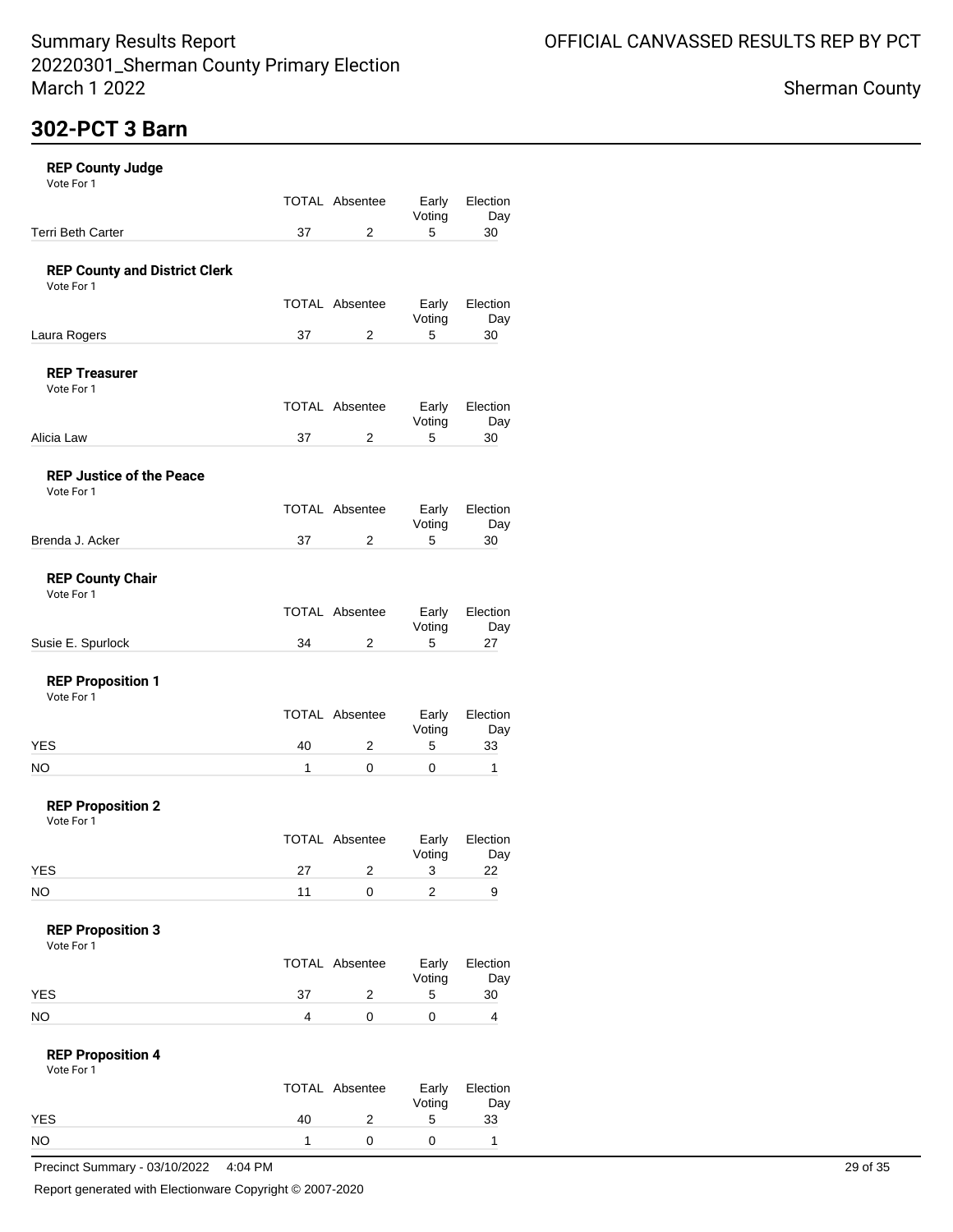## **302-PCT 3 Barn**

### **REP Proposition 5**

Vote For 1

|            |    | TOTAL Absentee | Early<br>Voting | Election<br>Day |
|------------|----|----------------|-----------------|-----------------|
| <b>YES</b> | 39 |                |                 | 32              |
| NO         |    |                |                 |                 |

### **REP Proposition 6**

| Vote For 1 |  |
|------------|--|
|------------|--|

|            |    | TOTAL Absentee | Early  | Election |
|------------|----|----------------|--------|----------|
|            |    |                | Voting | Day      |
| <b>YES</b> | 30 |                |        | 24       |
| NO         | 10 |                |        |          |

#### **REP Proposition 7** Vote For 1

| .          |    |                |                 |                 |
|------------|----|----------------|-----------------|-----------------|
|            |    | TOTAL Absentee | Early<br>Voting | Election<br>Day |
| <b>YES</b> | 41 |                | 5               | 34              |
| <b>NO</b>  |    |                |                 |                 |

#### **REP Proposition 8** Vote For 1

|            |    | TOTAL Absentee | Voting | Early Election<br>Day |
|------------|----|----------------|--------|-----------------------|
| <b>YES</b> | 38 |                | ∽      | 31                    |
| NO         |    |                |        |                       |

#### **REP Proposition 9**

Vote For 1

|     | TOTAL Absentee | Voting | Early Election<br>Day |
|-----|----------------|--------|-----------------------|
| YES | 34             |        | 28                    |
| NO  |                |        |                       |

#### **REP Proposition 10**

|            |    | TOTAL Absentee | Voting | Early Election<br>Day |
|------------|----|----------------|--------|-----------------------|
| <b>YES</b> | 40 |                | ∽      | 33                    |
| <b>NO</b>  |    |                |        |                       |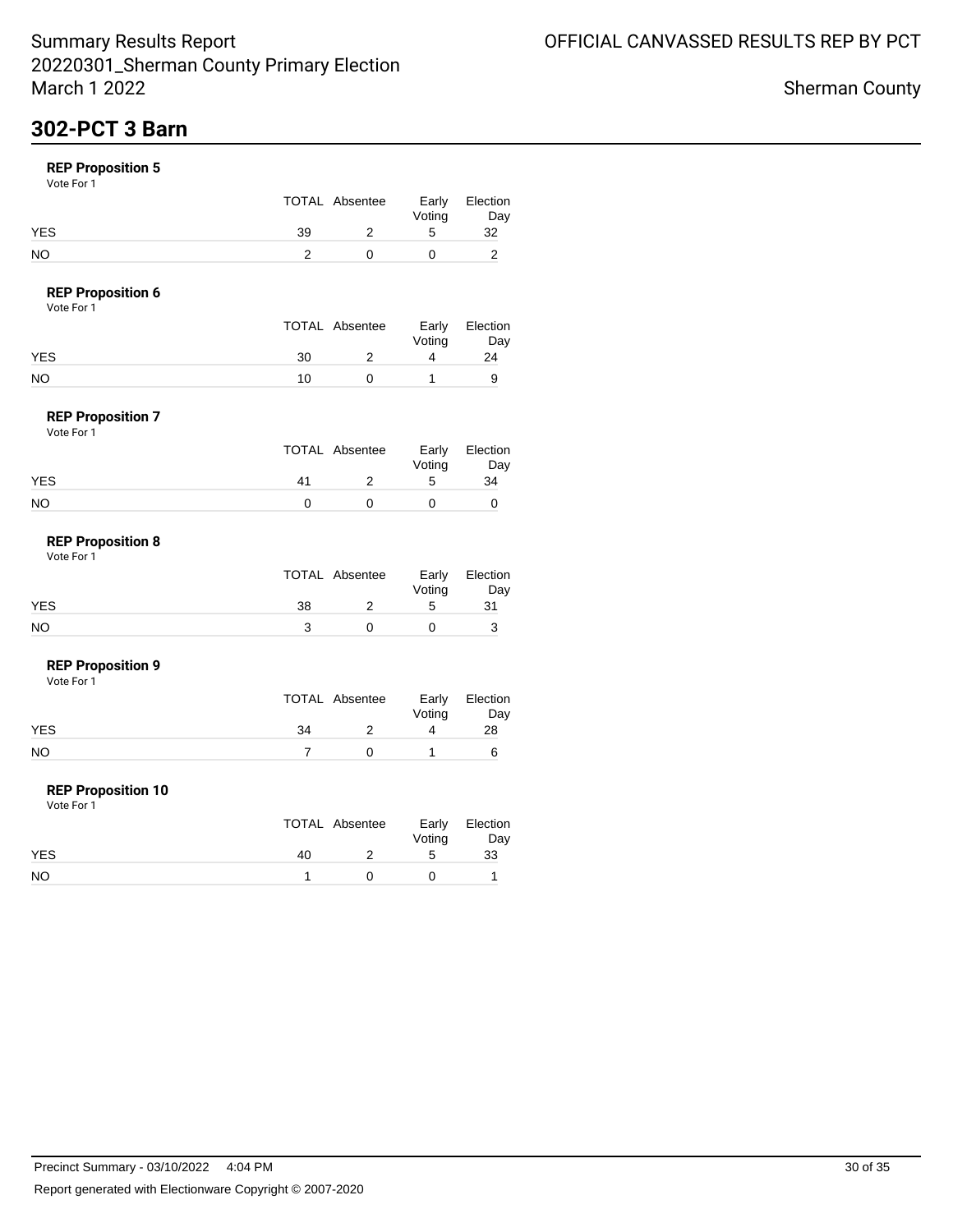## **401-Courtroom**

### **REP US Representative, District 13**

Vote For 1

|               |     | TOTAL Absentee | Early Election |     |
|---------------|-----|----------------|----------------|-----|
|               |     |                | Votina         | Day |
| Ronny Jackson | 108 |                | -55            | 48  |

### **REP Governor**

Vote For 1

|                     |    | <b>TOTAL Absentee</b> | Early<br>Voting | Election<br>Day |
|---------------------|----|-----------------------|-----------------|-----------------|
| Allen B. West       | 10 | O                     |                 | 3               |
| <b>Rick Perry</b>   | 6  | 0                     | 2               | 4               |
| Paul Belew          |    | 0                     | 0               |                 |
| Greg Abbott         | 80 | 5                     | 40              | 35              |
| <b>Chad Prather</b> | 14 | 0                     |                 |                 |
| Don Huffines        | 9  | 0                     | 4               | 5               |
| Danny Harrison      |    | 0                     | 0               |                 |
| Kandy Kaye Horn     |    | 0                     | 0               |                 |

### **REP Lieutenant Governor**

Vote For 1

|                        | TOTAL Absentee |   | Early<br>Voting | Election<br>Day |
|------------------------|----------------|---|-----------------|-----------------|
| Todd M. Bullis         |                |   | 0               |                 |
| <b>Trayce Bradford</b> | 6              | 0 | 4               | 2               |
| Dan Patrick            | 83             | 5 | 43              | 35              |
| Zach Vance             | 4              | 0 | 2               | 2               |
| <b>Daniel Miller</b>   |                | O | 4               | 3               |
| <b>Aaron Sorrells</b>  |                | ∩ |                 |                 |

### **REP Attorney General**

Vote For 1

|                | TOTAL Absentee |   | Early<br>Voting | Election<br>Day |
|----------------|----------------|---|-----------------|-----------------|
| George P. Bush | 22             |   |                 | 11              |
| Ken Paxton     | 73             | 4 | 36              | 33              |
| Eva Guzman     | 14             |   |                 | 6               |
| Louie Gohmert  | 8              | Ω | 5               |                 |

### **REP Comptroller of Public Accounts**

|                |    | TOTAL Absentee | Early<br>Voting | Election<br>Day |
|----------------|----|----------------|-----------------|-----------------|
| Glenn Hegar    | 78 |                | 38              | 38              |
| Mark V. Goloby | 15 |                |                 |                 |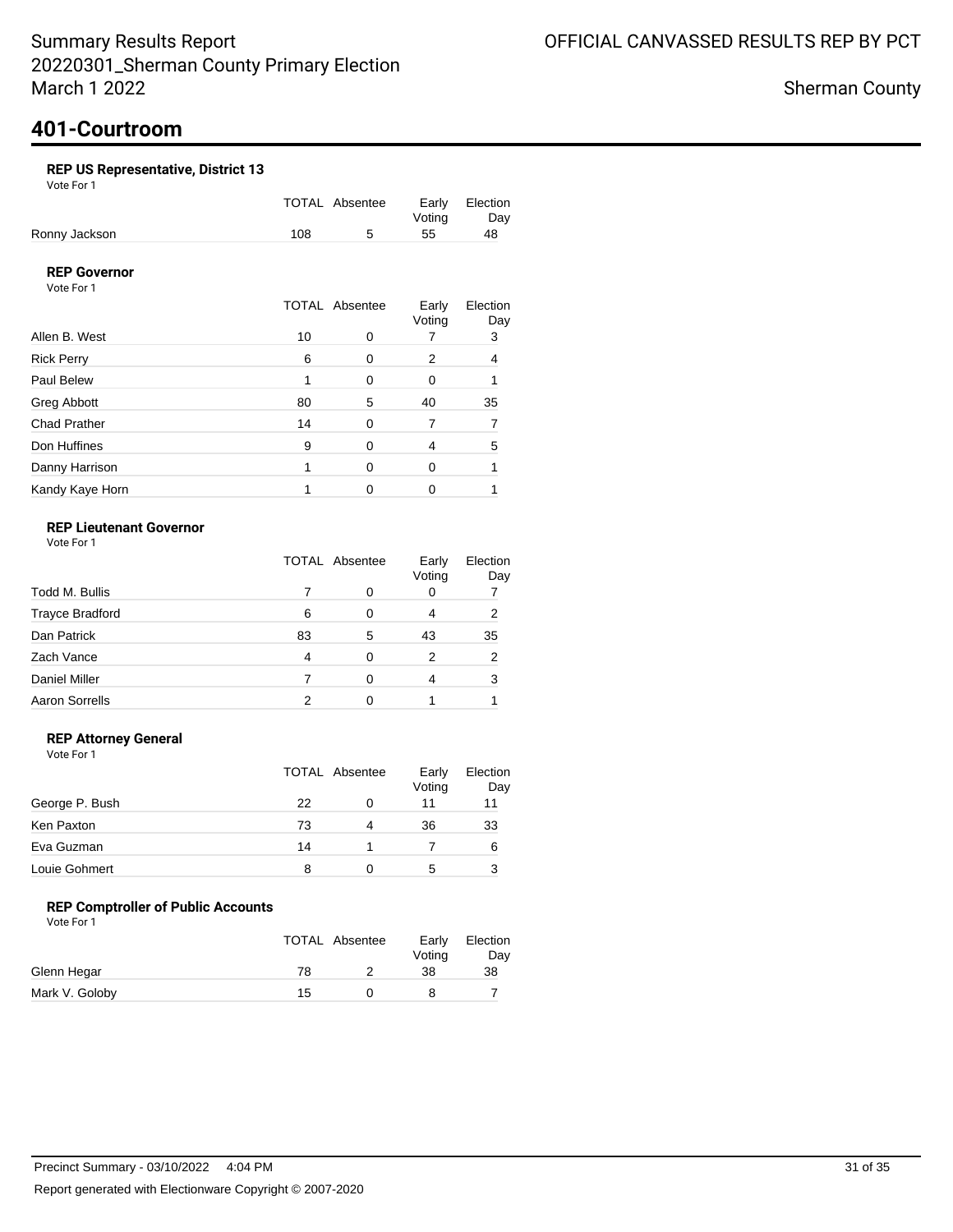Sherman County

## **401-Courtroom**

### **REP Comm General Land Office**

Vote For 1

| Jon Spiers             |    | <b>TOTAL Absentee</b> |             |           |
|------------------------|----|-----------------------|-------------|-----------|
|                        | 28 | 0                     | Voting<br>8 | Day<br>20 |
| Ben Armenta            | 2  | <sup>0</sup>          | 2           | 0         |
| Rufus Lopez            | 4  | $\Omega$              |             | 3         |
| Victor Avila           | 11 | O                     | 6           | 5         |
| Don W. Minton          | 9  | 2                     | 5           | 2         |
| <b>Tim Westley</b>     | 11 | 0                     |             | 4         |
| <b>Weston Martinez</b> | 3  | ∩                     |             | 2         |
| Dawn Buckingham        | 21 |                       | 13          | 8         |

### **REP Commissioner of Agriculture**

Vote For 1

|                  | <b>TOTAL Absentee</b> | Early<br>Voting | Election<br>Day |
|------------------|-----------------------|-----------------|-----------------|
| Carey A. Counsil | 10                    |                 |                 |
| Sid Miller       | 66                    | 28              | 37              |
| James White      | 26                    | 16              |                 |

### **REP Railroad Commissioner**

|                        | <b>TOTAL Absentee</b> | Early<br>Voting | Election<br>Day |
|------------------------|-----------------------|-----------------|-----------------|
| Wayne Christian        | 48                    | 27              | 20              |
| Sarah Stogner          | 9                     |                 |                 |
| Tom Slocum Jr          | 15                    |                 | 8               |
| Dawayne Tipton         | 11                    | 3               |                 |
| Marvin "Sarge" Summers | 9                     |                 | 6               |

#### **REP Justice, Supreme Court, Pl 3**

Vote For 1

|                | TOTAL Absentee | Votina | Early Election<br>Day |
|----------------|----------------|--------|-----------------------|
| Debra Lehrmann |                | -39    | 45                    |

#### **REP Justice, Supreme Court, Pl 5**

Vote For 1

|               |    | TOTAL Absentee | Votina | Early Election<br>Dav |
|---------------|----|----------------|--------|-----------------------|
| Rebeca Huddle | 84 |                | 38     | 43                    |
|               |    |                |        |                       |

#### **REP Justice, Supreme Court, Pl 9**

|                  | TOTAL Absentee | Early<br>Votina | Election<br>Day |
|------------------|----------------|-----------------|-----------------|
| David J. Schenck | 43             | 22              | 19              |
| Evan Young       | 42             | 18              | 24              |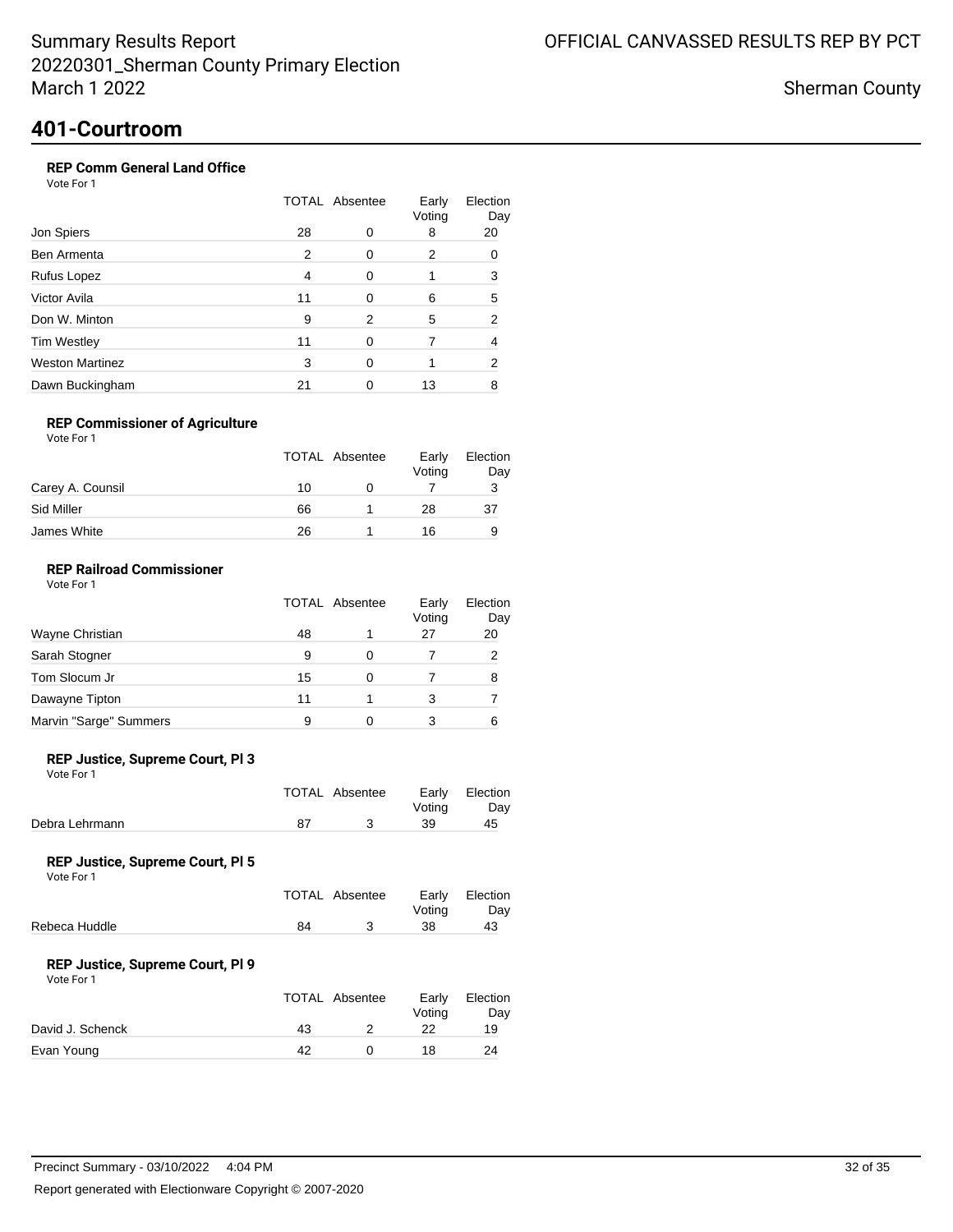# **401-Courtroom**

| REP Judge, Ct of Crim App, Pl 2<br>Vote For 1     |     |                       |                 |                 |
|---------------------------------------------------|-----|-----------------------|-----------------|-----------------|
|                                                   |     | <b>TOTAL Absentee</b> | Early<br>Voting | Election<br>Day |
| Mary Lou Keel                                     | 84  | 3                     | 39              | 42              |
| REP Judge, Ct of Crim App, PI 5<br>Vote For 1     |     |                       |                 |                 |
|                                                   |     | <b>TOTAL Absentee</b> | Early<br>Voting | Election<br>Day |
| Clint Morgan                                      | 54  | 1                     | 22              | 31              |
| Scott Walker                                      | 38  | 1                     | 22              | 15              |
| REP Judge, Ct of Crim App, Pl 6<br>Vote For 1     |     |                       |                 |                 |
|                                                   |     | <b>TOTAL Absentee</b> | Early<br>Voting | Election<br>Day |
| Jesse F. McClure, III                             | 82  | 3                     | 37              | 42              |
| REP Member, State BoE, Dist 15<br>Vote For 1      |     |                       |                 |                 |
|                                                   |     | TOTAL Absentee        | Early<br>Voting | Election<br>Day |
| Aaron Kinsey                                      | 58  | 1                     | 29              | 28              |
| Jay Johnson                                       | 37  | 1                     | 16              | 20              |
| <b>REP State Senator, Dist 31</b><br>Vote For 1   |     |                       |                 |                 |
|                                                   |     | <b>TOTAL Absentee</b> | Early<br>Voting | Election<br>Day |
| <b>Kevin Sparks</b>                               | 54  | 1                     | 30              | 23              |
| Jesse Quackenbush                                 | 9   | 0                     | 4               | 5               |
| Stormy Bradley                                    | 26  | 2                     | 9               | 15              |
| <b>Tim Reid</b>                                   | 24  | 0                     | 15              | 9               |
| REP State Representative, Dist 87<br>Vote For 1   |     |                       |                 |                 |
|                                                   |     | <b>TOTAL Absentee</b> | Early<br>Voting | Election<br>Day |
| Four Price                                        | 111 | 5                     | 55              | 51              |
| REP Justice, 7 Ct of App Dist, Pl 4<br>Vote For 1 |     |                       |                 |                 |
|                                                   |     | TOTAL Absentee        | Early<br>Voting | Election<br>Day |
| Larry Doss                                        | 89  | 4                     | 41              | 44              |
| REP Dist Judge, 69th Judicial Dist<br>Vote For 1  |     |                       |                 |                 |
|                                                   |     | TOTAL Absentee        | Early<br>Voting | Election<br>Day |
| Kim Allen                                         | 106 | 5                     | 52              | 49              |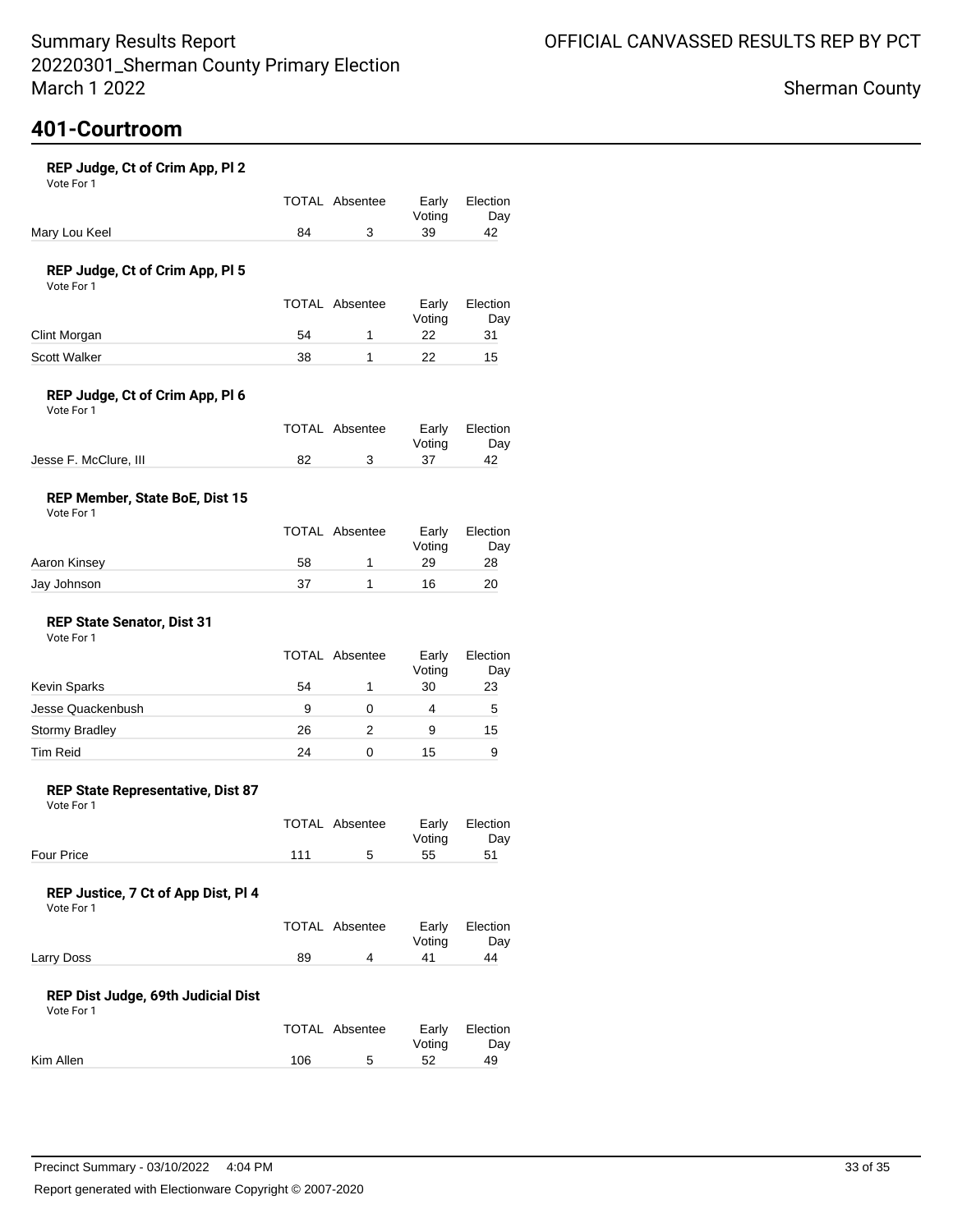## **401-Courtroom**

| <b>REP County Judge</b>                            |     |                       |                 |                 |
|----------------------------------------------------|-----|-----------------------|-----------------|-----------------|
| Vote For 1                                         |     | <b>TOTAL Absentee</b> | Early<br>Voting | Election<br>Day |
| <b>Terri Beth Carter</b>                           | 105 | 5                     | 51              | 49              |
| <b>REP County and District Clerk</b><br>Vote For 1 |     |                       |                 |                 |
|                                                    |     | <b>TOTAL Absentee</b> | Early<br>Voting | Election<br>Day |
| Laura Rogers                                       | 100 | 5                     | 51              | 44              |
| <b>REP Treasurer</b><br>Vote For 1                 |     |                       |                 |                 |
|                                                    |     | <b>TOTAL Absentee</b> | Early<br>Voting | Election<br>Day |
| Alicia Law                                         | 105 | 5                     | 49              | 51              |
| <b>REP County Commissioner Pct 4</b><br>Vote For 1 |     |                       |                 |                 |
|                                                    |     | <b>TOTAL Absentee</b> | Early<br>Voting | Election<br>Day |
| David Davis                                        | 108 | 4                     | 53              | 51              |
| <b>REP Justice of the Peace</b><br>Vote For 1      |     |                       |                 |                 |
|                                                    |     | <b>TOTAL Absentee</b> | Early<br>Voting | Election<br>Day |
| Brenda J. Acker                                    | 104 | 5                     | 48              | 51              |
| <b>REP County Chair</b><br>Vote For 1              |     |                       |                 |                 |
|                                                    |     | <b>TOTAL Absentee</b> | Early<br>Voting | Election<br>Day |
| Susie E. Spurlock                                  | 103 | 3                     | 49              | 51              |
| <b>REP Proposition 1</b><br>Vote For 1             |     |                       |                 |                 |
|                                                    |     | <b>TOTAL Absentee</b> | Early<br>Voting | Election<br>Day |
| <b>YES</b>                                         | 117 | 4                     | 57              | 56              |
| NO                                                 | 4   | 1                     | 2               | 1               |
| <b>REP Proposition 2</b><br>Vote For 1             |     |                       |                 |                 |
|                                                    |     | <b>TOTAL Absentee</b> | Early<br>Voting | Election<br>Day |
| <b>YES</b>                                         | 93  | 2                     | 41              | 50              |
| NO.                                                | 23  | 1                     | 15              | 7               |
| <b>REP Proposition 3</b><br>Vote For 1             |     |                       |                 |                 |
|                                                    |     | TOTAL Absentee        | Early<br>Voting | Election<br>Day |
| <b>YES</b>                                         | 115 | 5                     | 57              | 53              |
| <b>NO</b>                                          | 6   | 0                     | $\overline{c}$  | 4               |